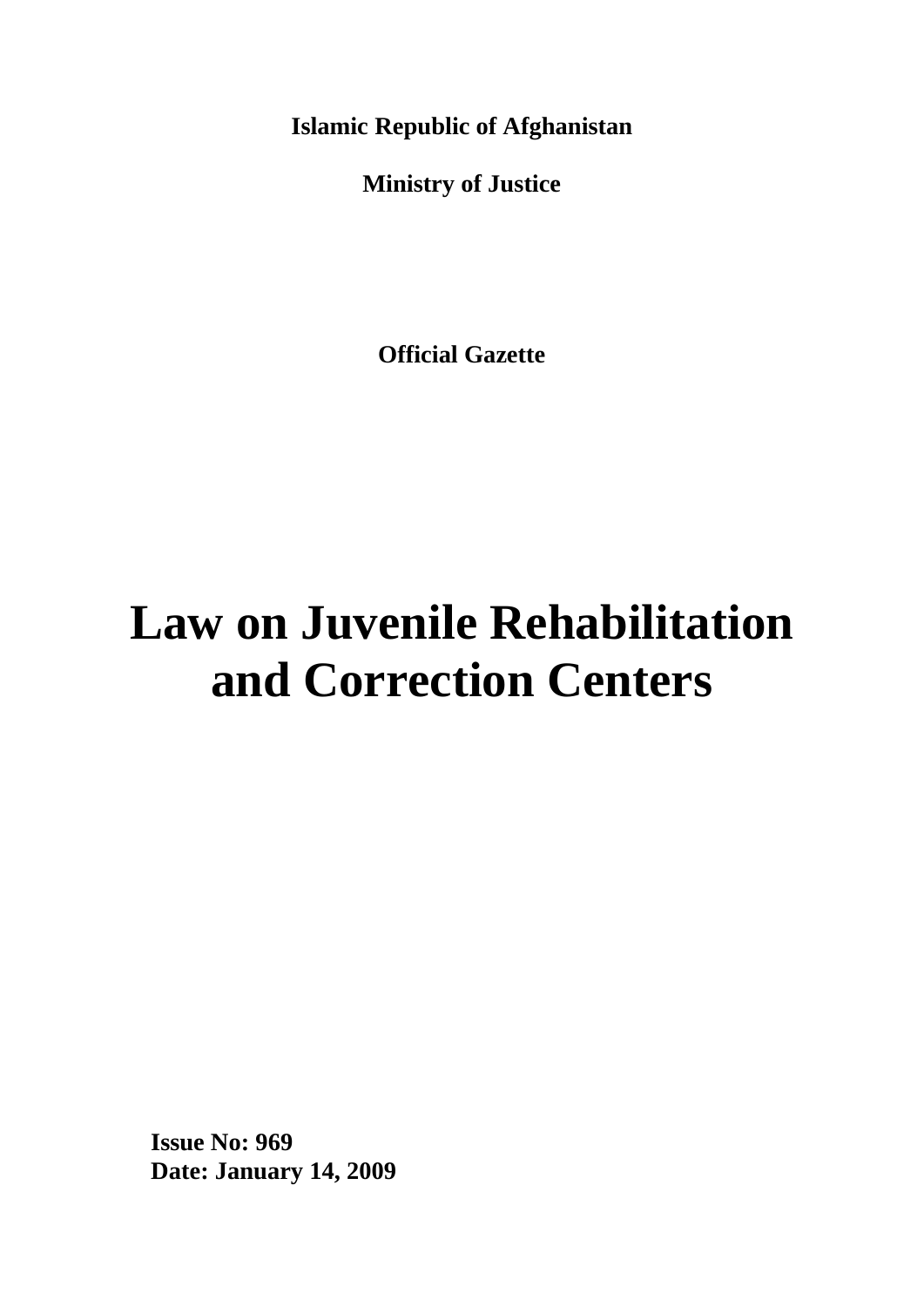# **Decree**

# **Of**

# **President of The Islamic Republic of Afghanistan On Endorsement of the Law on Juvenile Rehabilitation and Correction Centers**

| Number: | (141)                     |
|---------|---------------------------|
| Date:   | 11/01/2009 (22/10/1387HS) |

# **Article 1:**

Following Article No. 79 of the Afghan Constitution, I sign/approve The Law on Juvenile Rehabilitation and Correction Centers consisting 6 Chapters and 42 Articles, which is confirmed by Afghanistan Council of Ministers' Resolution No. 41 dated 01/12/2008 (11/09/1387HS),

# **Article 2:**

The Minister of Justice and The State Minister in Parliamentary Affairs are assigned to present this Decree to the National Assembly within 30 days from the first meeting of the National Assembly.

# **Article3:**

This Decree is enforced since the approval/ signing date and should be published in the official gazette, attached with the Law.

Hamid Karzai,

President of the Islamic Republic of Afghanistan,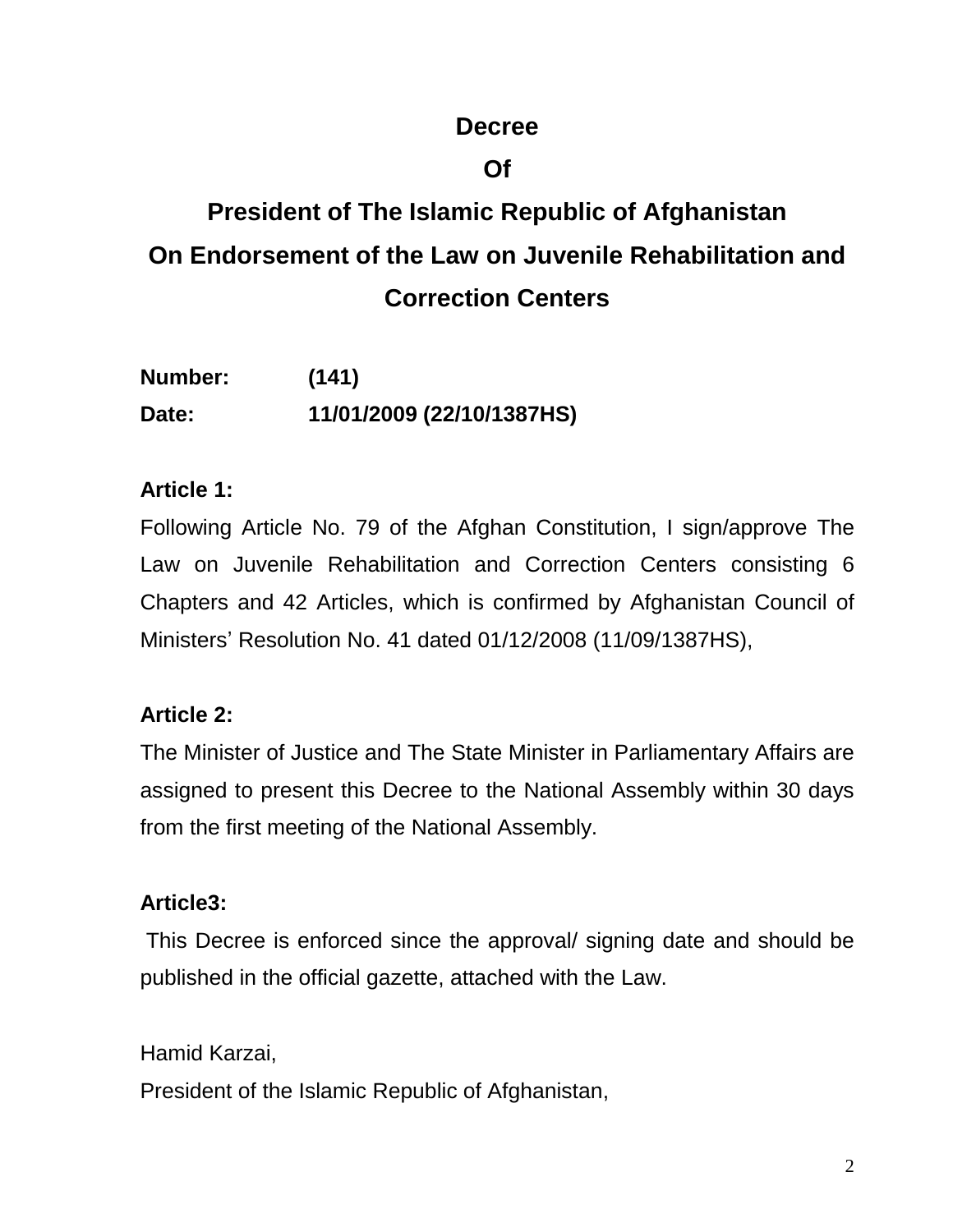**In the Name of Allah, the Most Merciful and the Most Compassionate**

# **Law on Juvenile Rehabilitation and Correction Centers**

# **Table of Contents**

#### **Chapter 1 General Provisions**

Articles: Titles **Page** Article 1 Basis Article 2 Keeping of the Suspected, Convict and Sentenced Article 3 Keeping and Confinement Article 4 Respect to the Human Rights Article 5 Restriction of the Rights Article 6 Employees Behavior with the Juvenile

#### **Chapter 2**

#### **Centers of the Juvenile Rehabilitation and Correction Center**

Article 7 Centers Article 8 Transfer to the Open Center Article 9 Conditions contrary to open detention section Article 10 Separation of the Male Juveniles from the Female Juveniles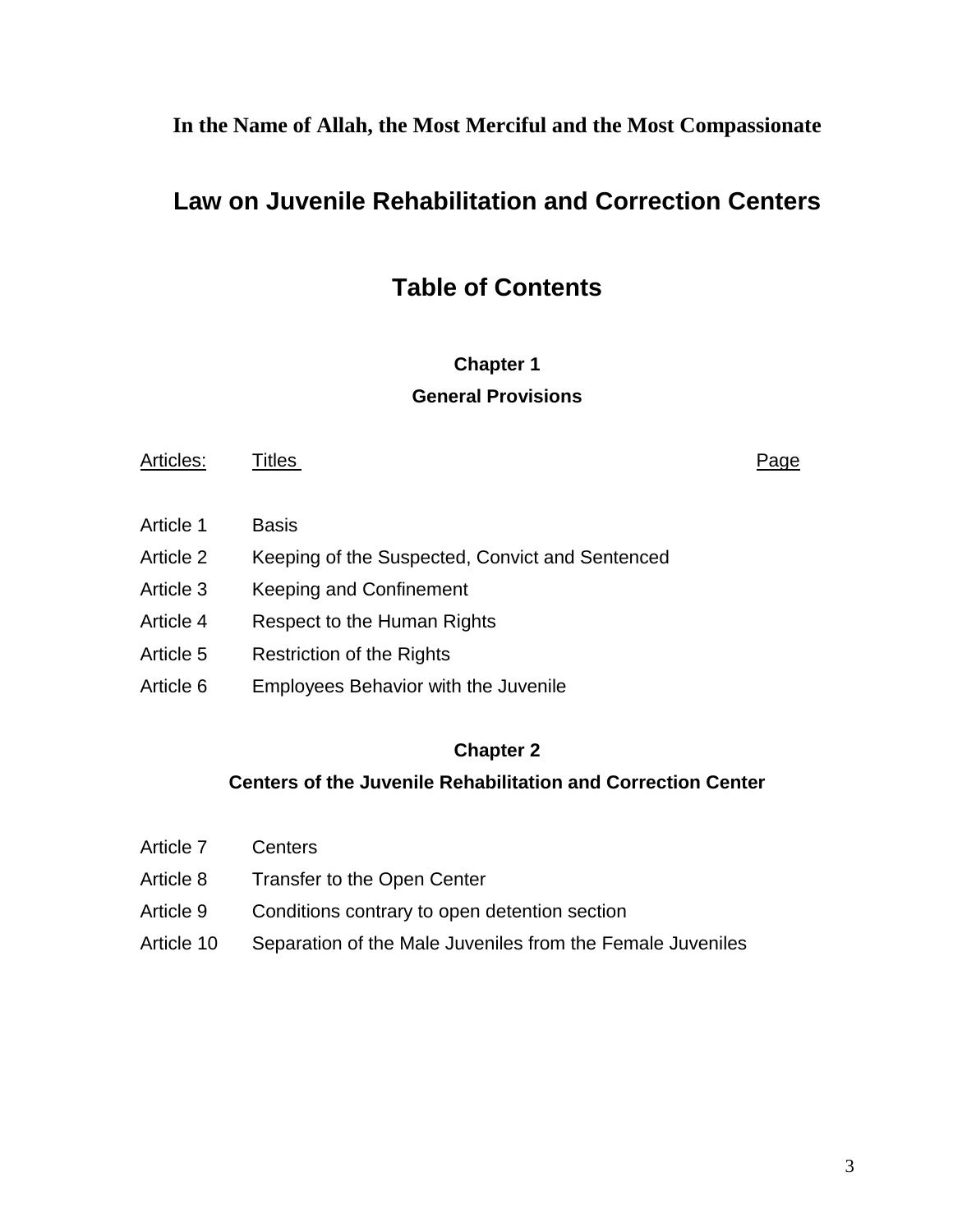#### **Chapter 3**

#### **Regulating the Juvenile Rehabilitation and Correction Centers**

- Article 11 Establishment of the Juvenile Rehabilitation and Correction Centers
- Article 12 Keeping Suspect, Accused and Sentenced Juvenile
- Article 13 High Council of the Juvenile Rehabilitation and Correction Centers
- Article 14 Sessions of the High Council of the Juvenile Rehabilitation and Correction Centers
- Article 15 Suggestion for amendment and enactment of legislative documents
- Article 16 Security of the Juvenile Rehabilitation and Correction Centers

#### **Chapter 4**

#### **Provision of Services in the Juvenile Rehabilitation and Correction Centers**

- Article 17 Livelihood
- Article 18 Sustenance
- Article 19 Health services
- Article 20 Observing health regulations
- Article 21 Provision of opportunities for work, education, training and pray

#### **Chapter 5**

#### **Completion of Period of Sentence?**

- Article 22 case arrangement
- Article 23 Necessary communication in especial conditions
- Article 24 Family contacts
- Article 25 Burial
- Article 26 Leave
- Article 27 responsibilities of the juvenile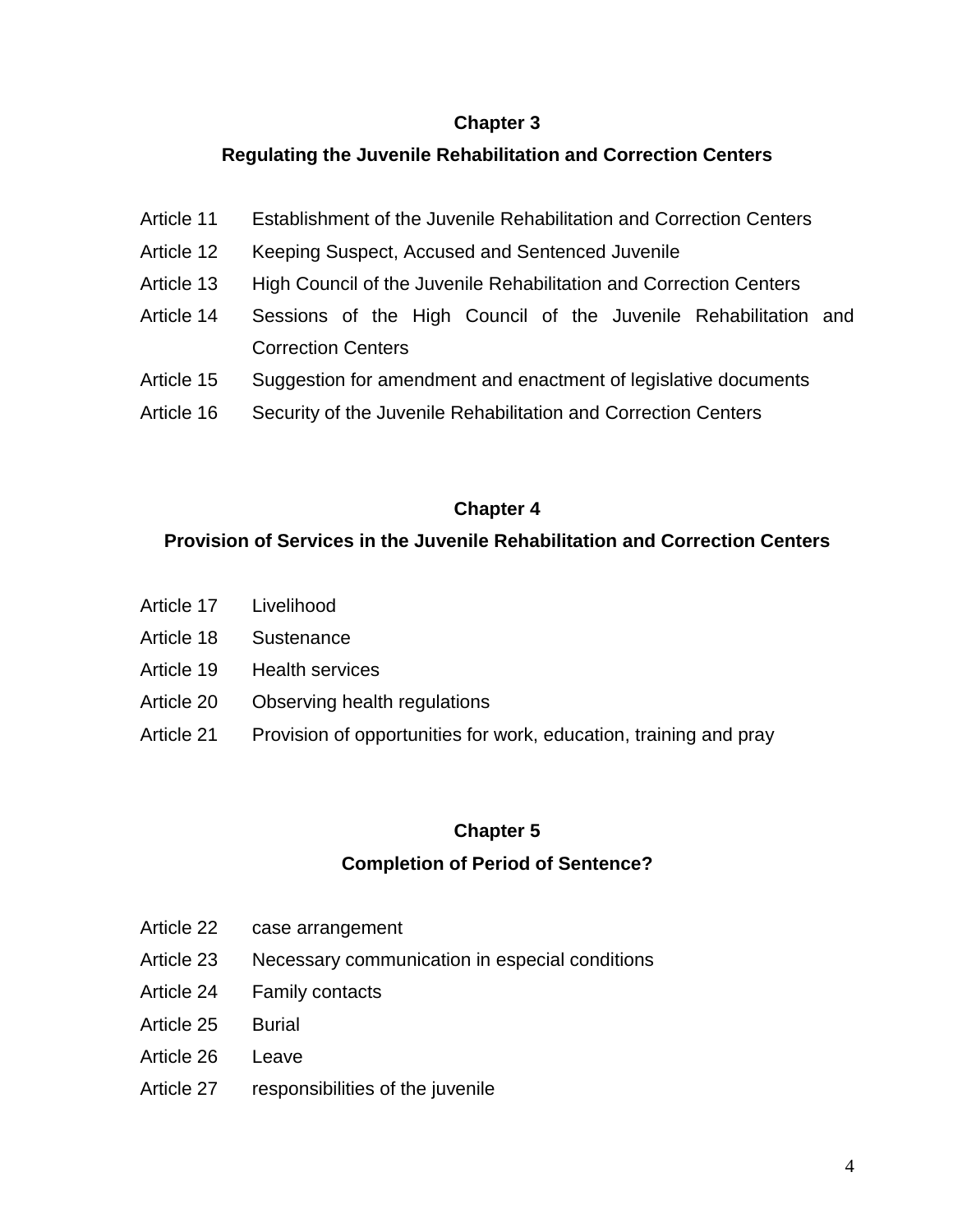- Article 28 isolation (quarantine)
- Article 29 Search
- Article 30 Encouragement
- Article 31 Discipline
- Article 32 Recod of the encouragements and discipline in the file
- Article 33 Complaints

# **Chapter 6**

#### **Final Provisions**

- Article 34 Transfer
- Article 35 Release of the accused juvenile
- Article 36 Release of the confined juvenile
- Article 37 Supervision of the Juvenile Rehabilitation and Correction Centers
- Article 38 The Supervision Committee
- Article 39 Entrance in the Juvenile Rehabilitation and Correction Centers
- Article 40 Role of the civil society
- Article 41 Preparation of report and recording of video
- Article 42 Enforcement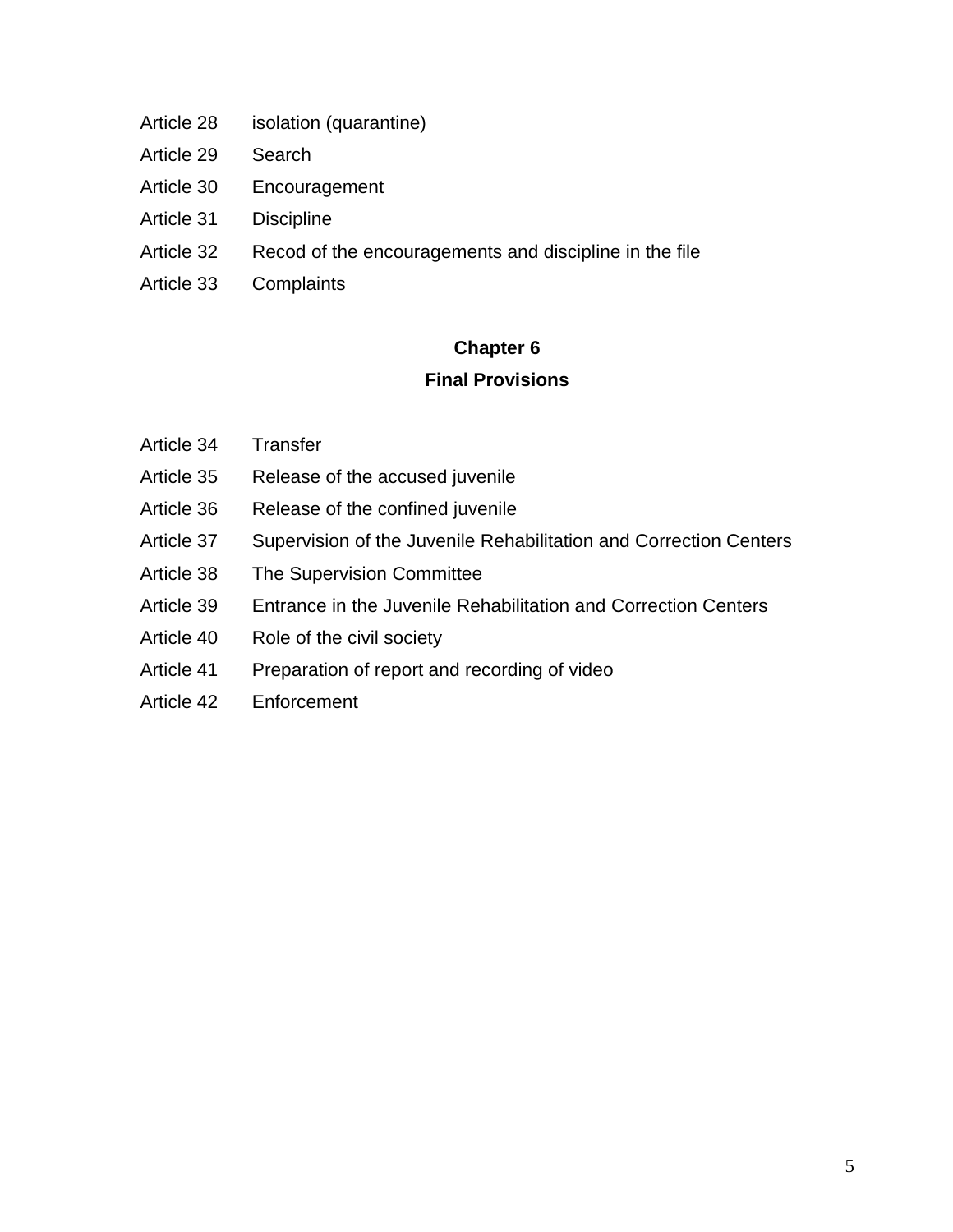# **Law on** Juvenile Rehabilitation and Correction Centers

# **Chapter 1 General Provisions**

#### **Basis**

#### **Article 1:**

This Law , considering Article 54 of the Afghan Constitution and the International Convention on Rights of the Child , is enacted, in order to rehabilitate suspected, accused, and confined<sup>1</sup> juvenile, and in order to secure their rights in the Juvenile Rehabilitation and Correction Centers.

#### **Keeping the Suspect, Accused and Sentenced Children**

#### **Article 2:**

 $\overline{a}$ 

- (1)Suspect and accused children are kept only in the Juvenile Rehabilitation and Correction Centers, until the completion of investigation and trial.
- (2) Sentenced children are only kept in the open or close centers of the Juvenile Rehabilitation and Correction Centers according to the situation/status , unless The Law

<sup>1</sup> The original Dari word, hajz , translates literally as "detained for rehabilitation ". To avoid cumbersome language in this translation we have used confined throughout the document. Reader should note the settle inference.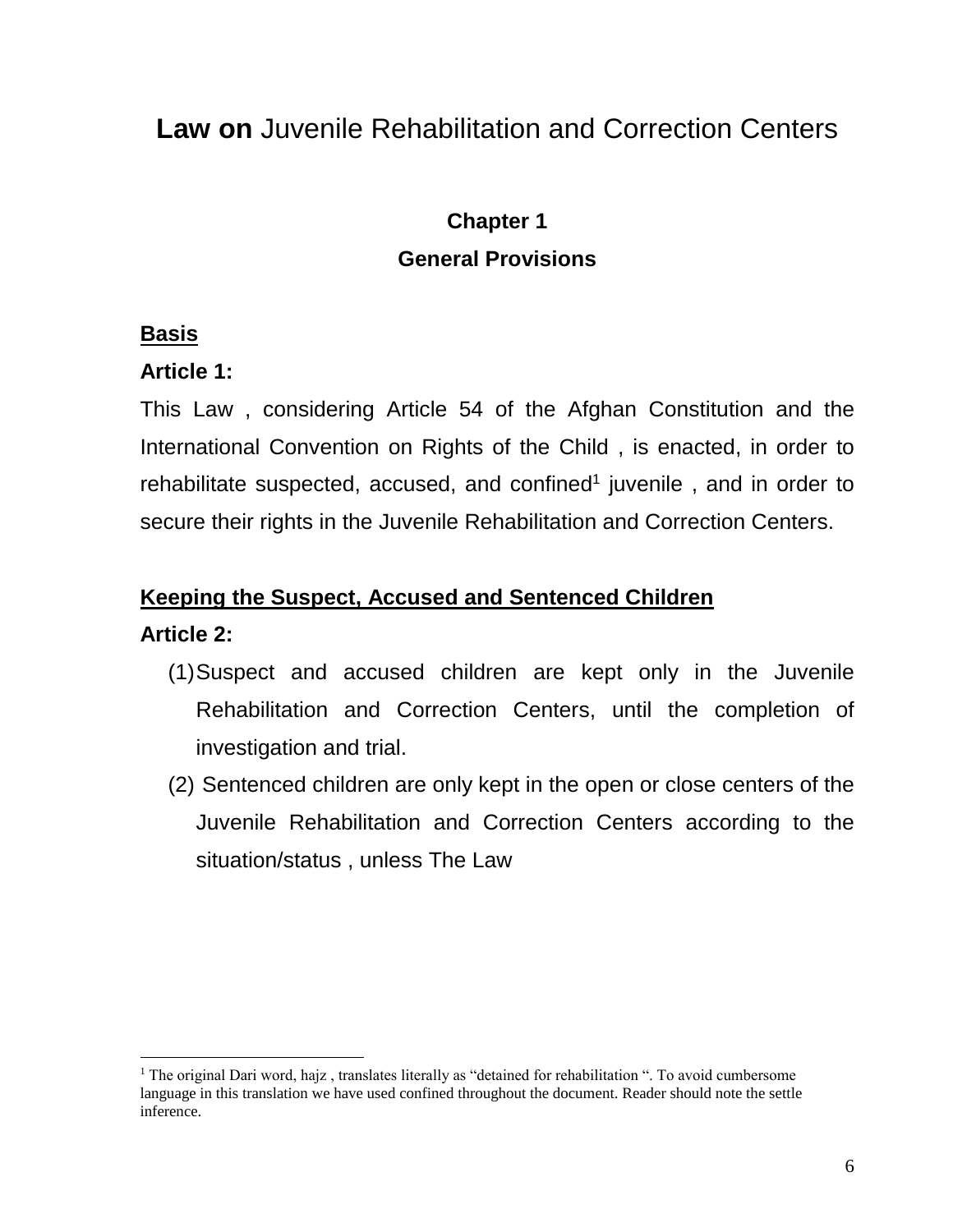#### **Keeping and Confinement**

# **Article 3:**

- (1)Suspected and accused children are detained in Juvenile Rehabilitation and corrections centers only by stipulation of the prosecutor's order, or by decision of the authorized court.
- (2)Children shall be confined to either open or closed center within the Juvenile Rehabilitation and Correction Centers, based on final decision of the authorized court.
- (3)The Ministry of Justice is the agency responsible for implementing the provisions and order of Paragraphs (1&2) of this Article.

# **Respect for Human Rights**

# **Article 4:**

- (1)The Juvenile Rehabilitation and Correction Centers staff, prosecutors, judges, and other people who, in any way, deal with suspected, accused and confined children, are responsible for respecting the Islamic and human rights principles in the course of their duties, and treating the metnioned children impartially, free of any kind of discrimination.
- (2)The Juvenile Rehabilitation and Correction Centers authorities shall provide living conditions for suspected, accused and confined children that are free of psychological harm, and do not cause violation of their rights and deprivation of their liberty.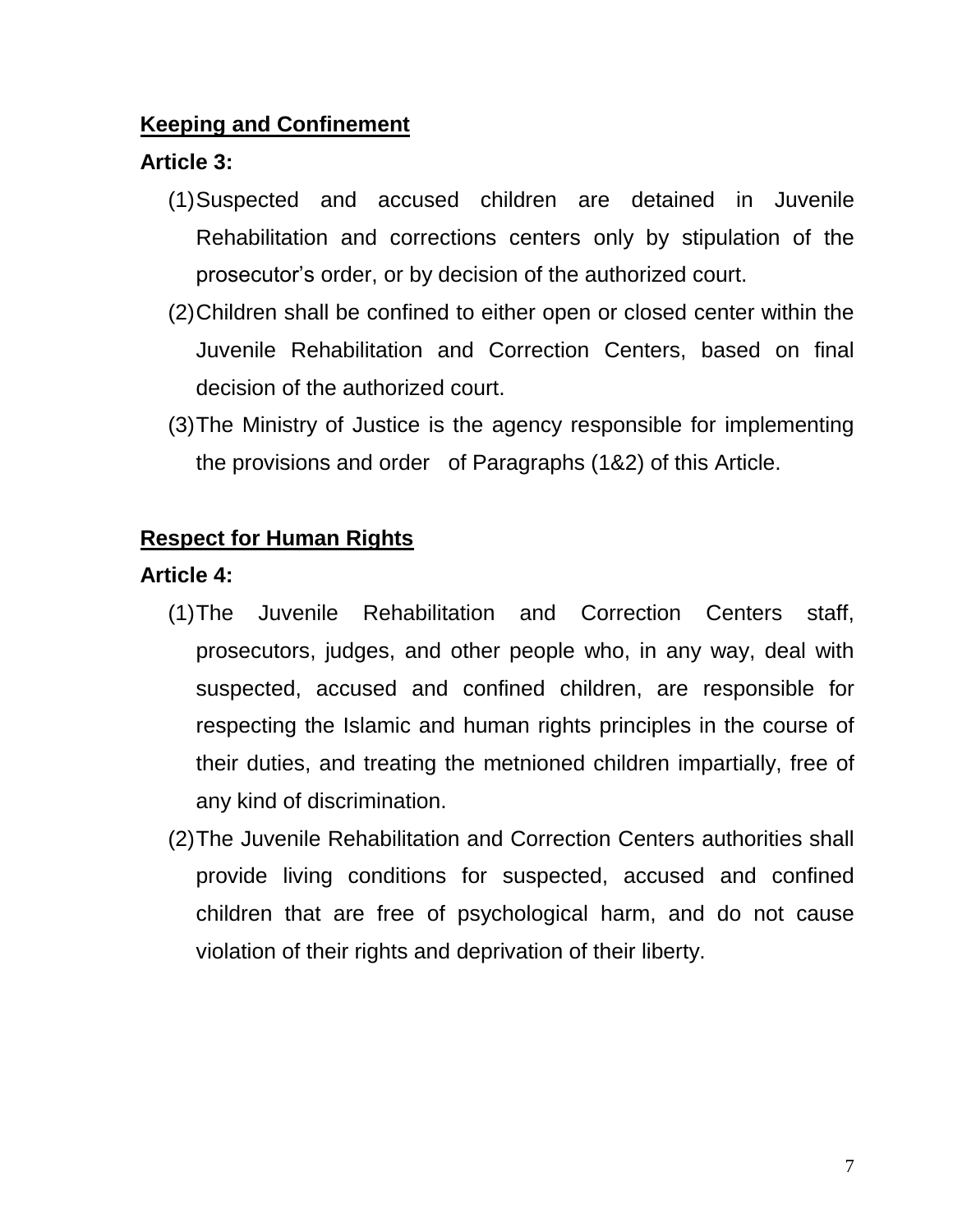#### **Restrictions of Rights**

#### **Article 5:**

- (1)The rights granted to suspected, accused and confined children, according to the provisions of this law, may not be restricted or divested by the Juvenile Rehabilitation and Correction Centers staff, unless there is a risk that discipline and security of the Juvenile Rehabilitation and Correction Centers could be compromised. In such circumstances, the Minister of Justice shall temporarily suspend the rights. The reasons force suspension of the rights shall be recorded in the relevant files.
- (2) In exceptional circumstances, authorities of a Juvenile Rehabilitation and Correction Center shall take precautionary measures in order to prevent possible dangers and assure discipline, and within 24 working hours, shall obtain confirmation from the General Director of the Juvenile Rehabilitation and Correction Centers and the approval of the Minister of Justice; and the provincial governor shall be informed simultaneously.
- (3) The authorities of the Juvenile Rehabilitation and Correction Centers are also responsible for informing the relevant attorney general's office regarding the enforcement of Items 1 & 2 of this Article.
- (4) if the conditions referenced in Paragraphs 1 & 2 of this Article are removed, the rights and liberties mentioned in this Law shall be reinstated to suspected, accused and confined children.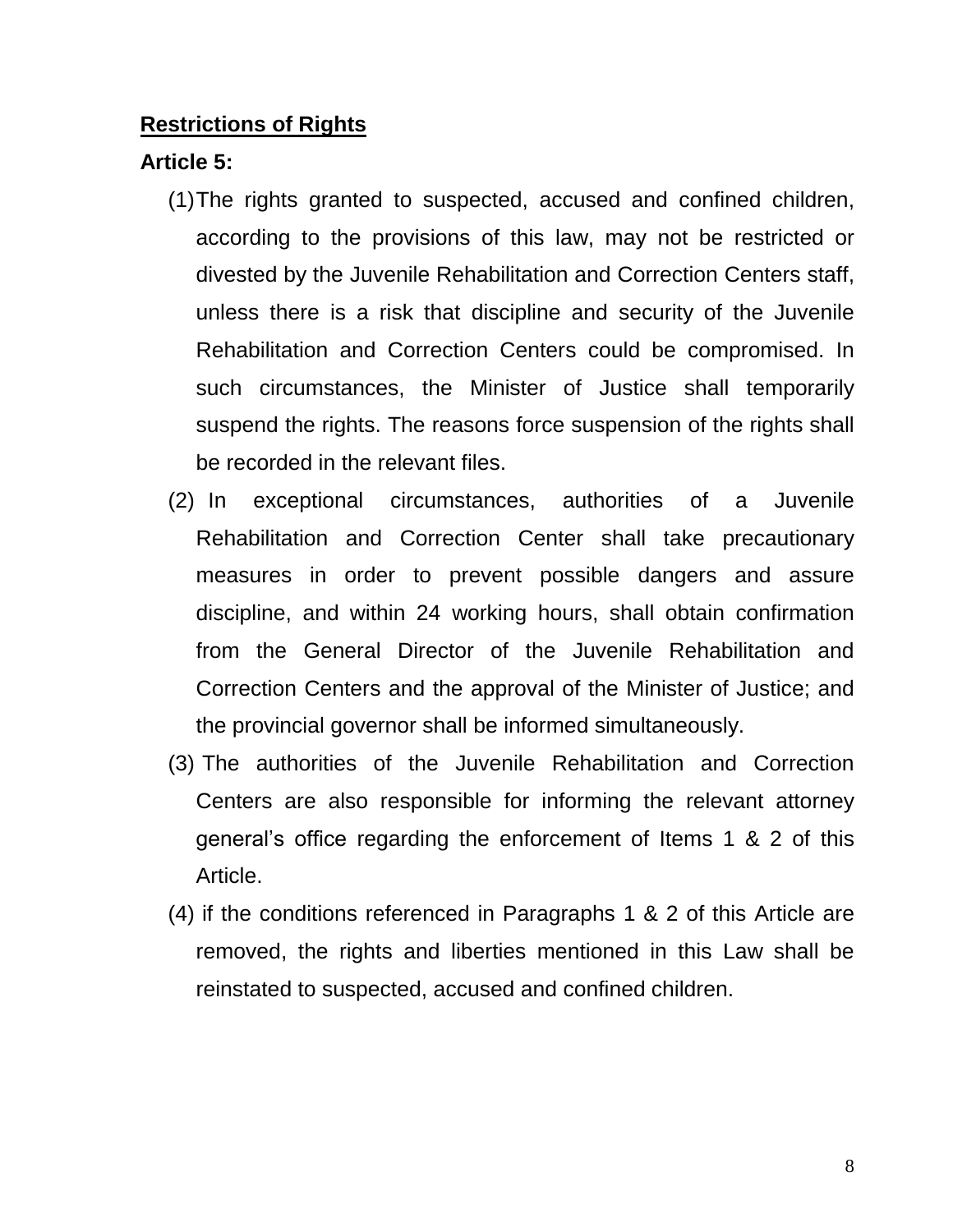#### **Employees Behavior with Confined Children:**

# **Article 6:**

- (1)The juvenile rehabilitation and correction centers staff are responsible for treating the suspected, accused and confined children in such a proper way that after release they can be reintegrated into society as a law abiding citizen.
- (2) For better usage of the legal rights, the authorities of the juvenile rehabilitation and correction centers are responsible to categorize the suspected, accused and confined children into separate groups based on the manner of offenses , characteristics, habits , and common feelings.

# **Chapter 2**

# **Centers of the Juvenile Rehabilitation and Correction Centers**

# **Centers**

# **Article 7:**

- (1)The Juvenile Rehabilitation and Correction Centers have two Centers:
- 1- **Open Center**: It is the place where children in conflict with the law shall be kept during the day, trained and rehabilitated, They will be submitted to their parents or legal guardians for night care after provision of a mentioned guarantee to assure the daily summoning.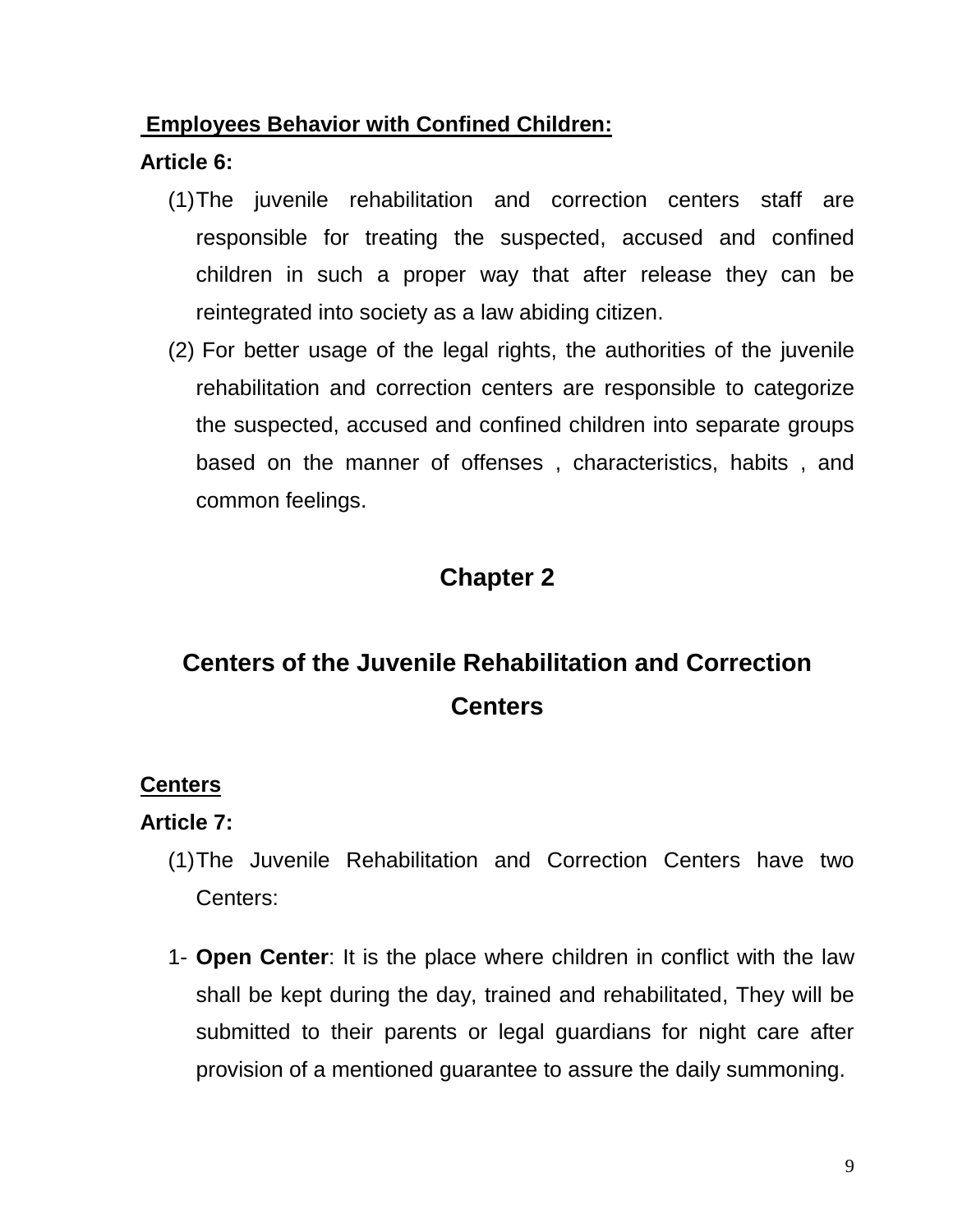- 2- **Close Center**: It is the place where children in conflict with the law shall be kept day and night in order to train and rehabilitate.
- (2) The way of keeping children mentioned in Item (1) of this Article shall be managed according to arranged procedure approved by The High Council of Juvenile Rehabilitation and Correction Centers.

# **Transfer to the Open Center**

# **Article 8:**

In case of positive and observable changes in the behavior of the confined juvenile in the close center, the authorities of the Juvenile Rehabilitation and Correction Centers can transfer them to the open center, by the permission of the relevant court.

# **Circumstances not to Use the Open Center:**

# **Article 9:**

Juvenile shall not be transferred to the open center if:

- 1. Juvenile who needs special care and safeguarding/security, according to the verdict of the court,
- 2. juvenile who recurrently offended the law,
- 3. The juvenile in conflict with the law who had has already escaped from the Juvenile Rehabilitation and Correction Centers,
- 4. The juvenile whose parents or legal guardian does not provide the guarantee for daily summoning,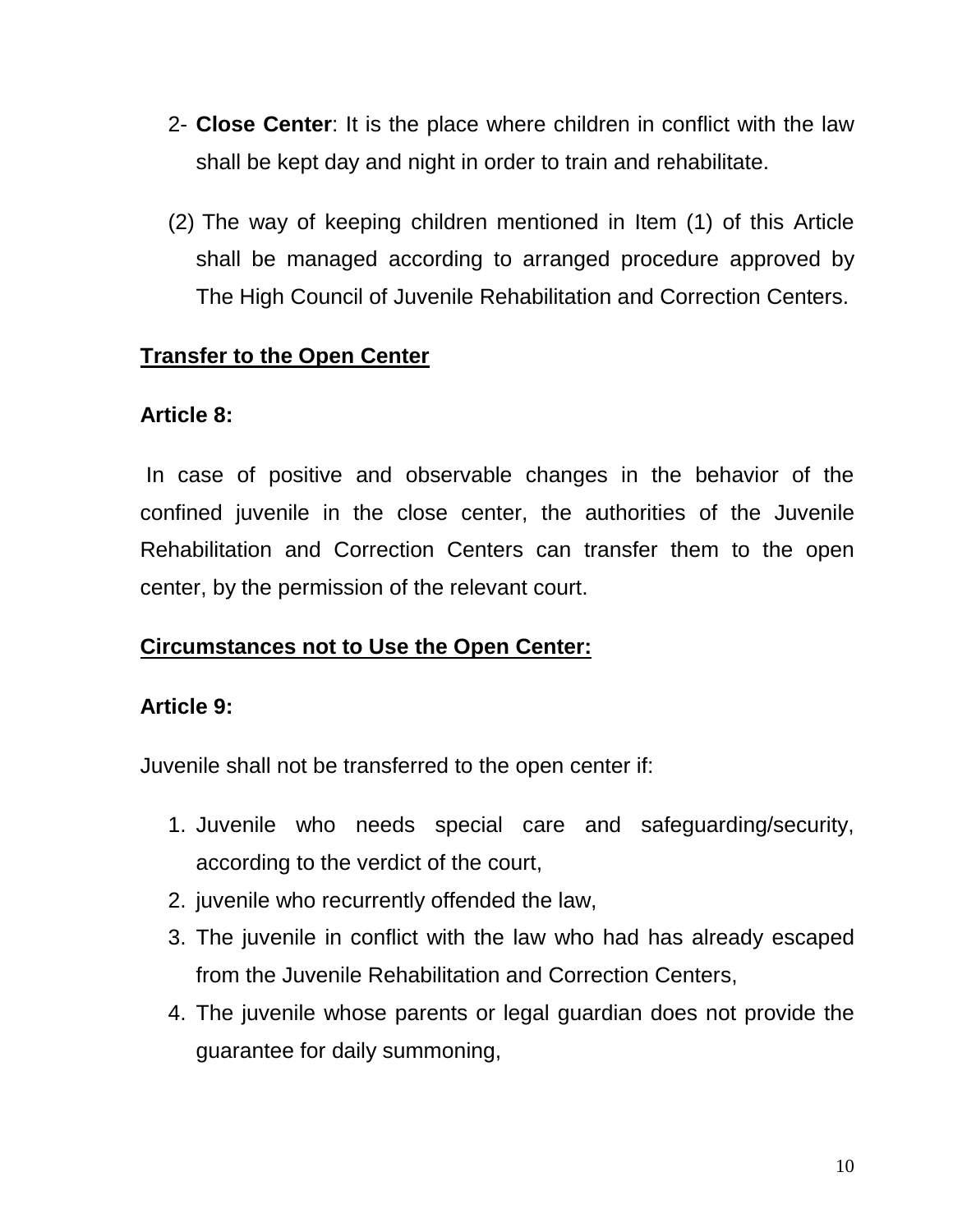- 5. Child committed to crimes such as murder, kidnap and drug trafficking,
- 6. Other cases proposed by authorities of the Juvenile Rehabilitation and Correction Centers, Attorney General's Office, and recommended by the authorized court,

# **Separate Keeping of Female Juvenile from Male Juvenile**

#### **Article 10:**

The suspected, accused and confined male and female juvenile are kept separately in both open or close juvenile rehabilitation and correction centers.

# **Chapter 3**

# **Regulating the Juvenile Rehabilitation and Correction Centers**

# **Establishment of Juvenile Rehabilitation and Correction Centers**

**Article 11:**

- (1) The juvenile rehabilitation and correction centers shall be established including two open and closed centers, in each province.
- (2) Ministry of Justice is authorized for establishment or closing the Juvenile Rehabilitation and Correction Centers.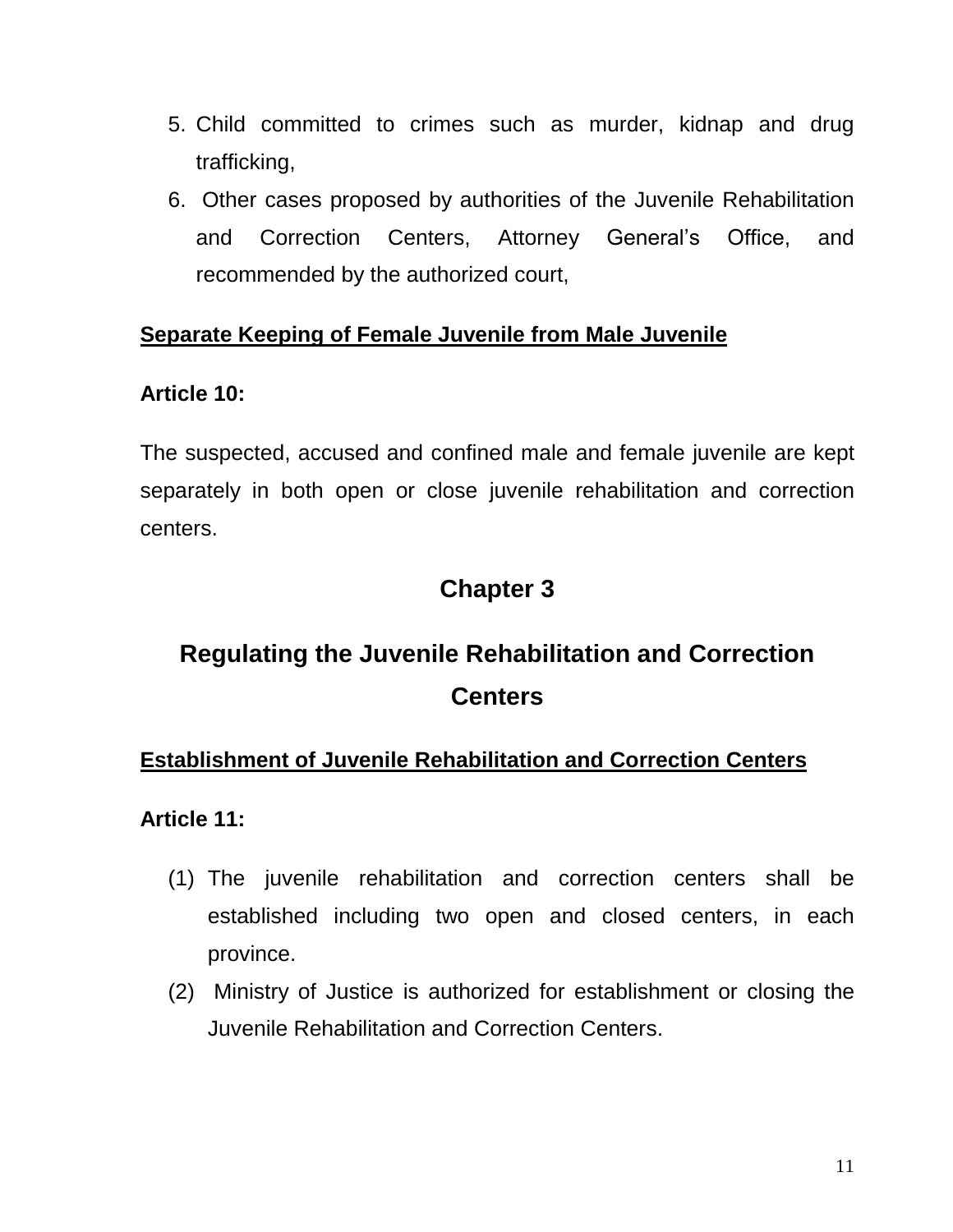- (3) The juvenile rehabilitation and correction centers shall be constructed, taking into consideration the Islamic values and international standards.
- (4) Ministry of Justice is responsible to adjust the existing buildings of the Juvenile Rehabilitation and Correction Centers with taking into consideration of the Islamic values and UN standards.

#### **Keeping the Suspected, Accused and Sentenced Juveniles**

#### **Article 12:**

- (1) The suspected, accused and confined children shall be kept in the provincial Juvenile Rehabilitation and Correction Centers where their cases are proceeding.
- (2) Sentenced children are kept in the provincial Juvenile Rehabilitation and Correction Centers where is close to the residential area of their families.
- (3) Considering the Provisions of the Law, the juvenile mentioned in Items 1 & 2 of this Article can be accepted in the Juvenile Rehabilitation and Correction Centers only based on official documents.
- (4) The accused children whose cases, according to the Law, can not be completed within the specific time, the authorities of the Juvenile Rehabilitation and Correction Centers is responsible to officially inform the relevant attorney general's office and court 15 days prior to completion of the specified date. In case of no response, the authorities of the Juvenile Rehabilitation and Correction Centers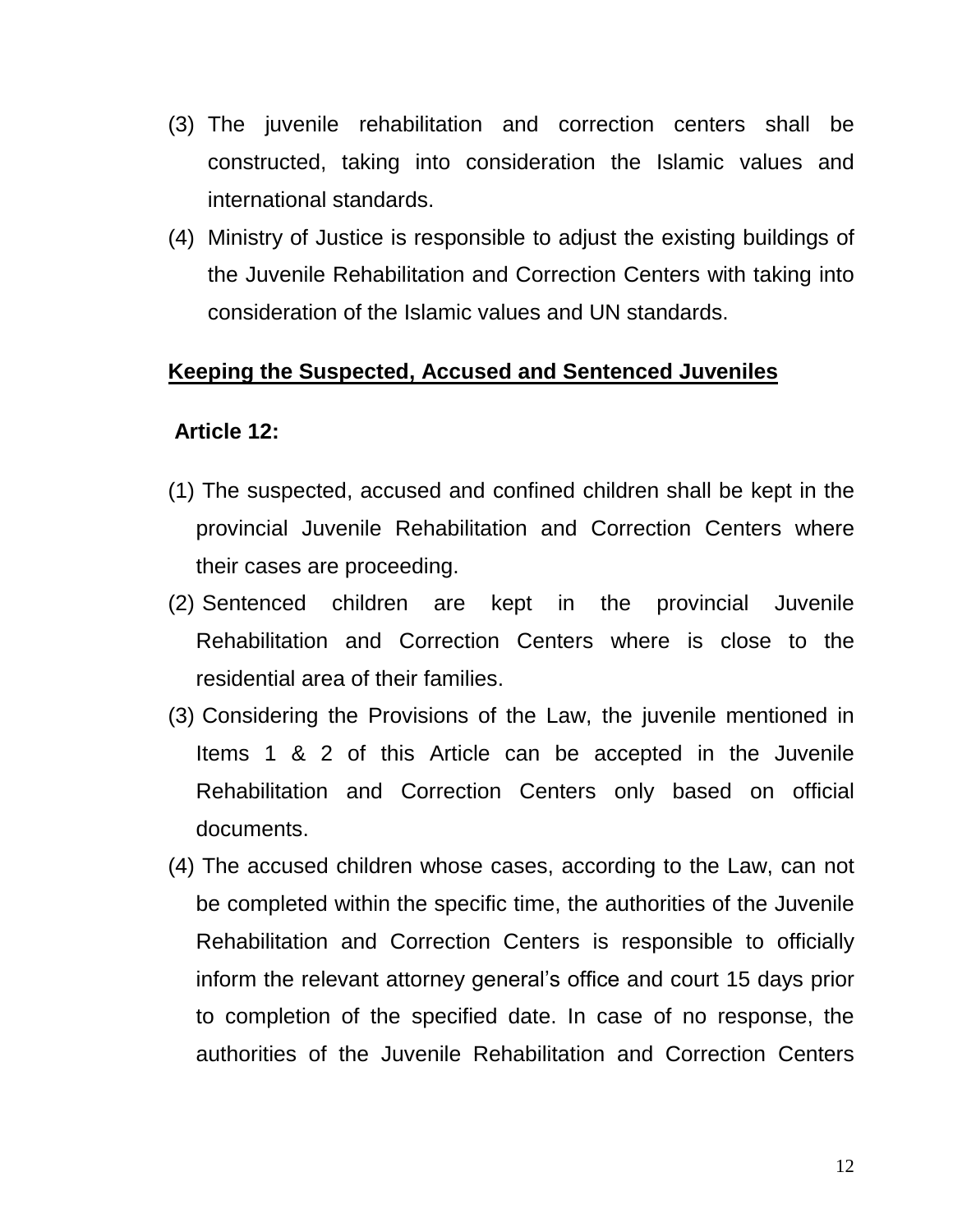release the accused / suspected child and submit him/her to his/her parent or legal guardian.

# **The High Council of the Juvenile Rehabilitation and Correction Centers**

# **Article 13:**

- (1)To assure the rights of suspect, accused and confined children, effectively implement the Juvenile Code, assess and improve the activities of the Juvenile Rehabilitation and Correction Centers , and taking the necessary relevant decisions, the High Council of the Juvenile Rehabilitation and Correction Centers shall be created , composing of the following members:
- 1. Minister of Justice as the Head of Council.
- 2. Representative of the Supreme Court as member.
- 3. Deputy Attorney General as member.
- 4. Deputy Minister of Interior Affairs as member.
- 5. Deputy Minister of Education as member.
- 6. Deputy Minister of Public Health as member.
- 7. Deputy Minister of the Women Affairs as member.
- 8. Deputy Minister of Labor and social Affairs, Martyrs and Disables as member.
- 9. Deputy Minister of Pilgrimage (Hajj) and Religious Affairs as member.
- 10. Deputy Minister of Culture and Information as member.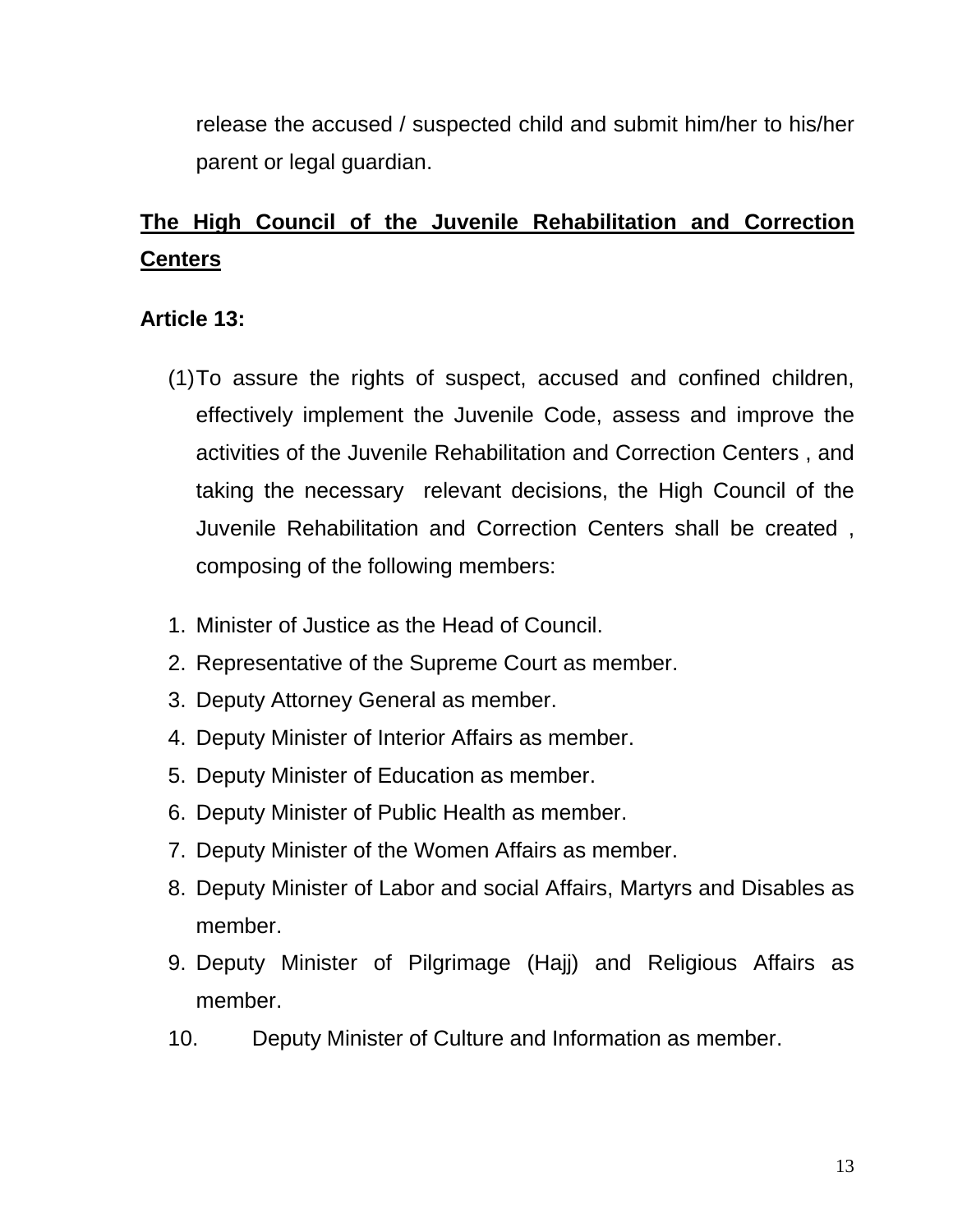- 11. Representative of the Afghan Independent Human Rights Commission as member.
- 12. Representative of the Civil Society selected by Ministry of Justice as member.
- 13. The General Director of the juvenile Rehabilitation and Correction Centers as member and secretary.
- (2) The representatives from national and international NGOs who work for improvement of rehabilitation and correction of the juveniles, can attend the meetings of the High Council of Rehabilitation and Correction Centers, as observers, if invited.
- (3) The High Council of Juvenile Rehabilitation and Correction Centers presents the suggestions on improvement of juvenile rehabilitation and correction, to the relevant authorities.
- (4) In order to coordinate the activity of the Juvenile Rehabilitation and Correction Centers at provincial level, the High Council of Rehabilitation and Correction Centers can create sub committees consisting of the representatives from the agencies mentioned in the Item 1 of this Article.
- (5) Tasks and the term of reference of the High Council of Juvenile Rehabilitation and Correction Centers shall be regulated by separate policy.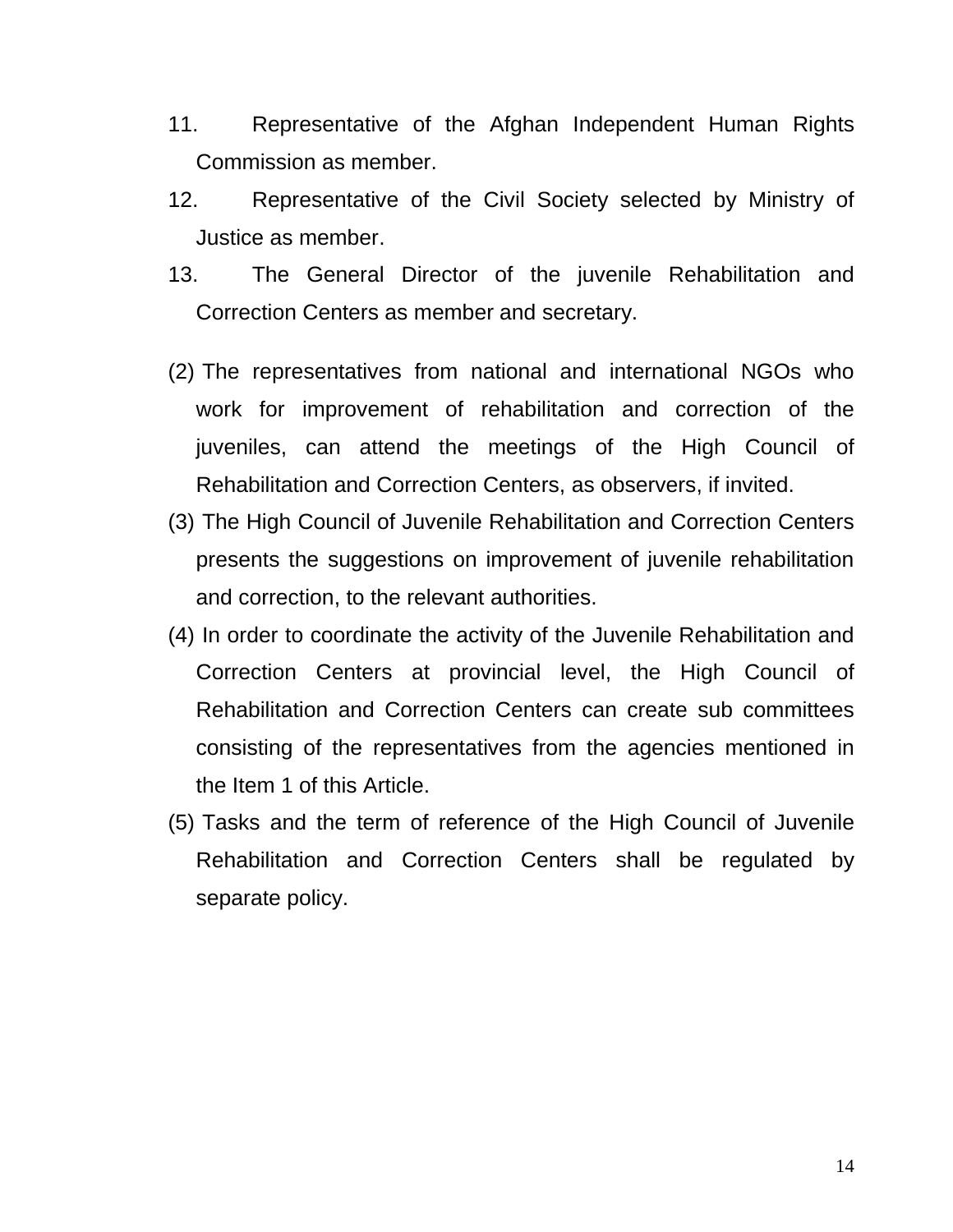# **Sessions/Meetings of the High Council of the Juvenile Rehabilitation and Correction Centers**

### **Article 14:**

- (1) The normal meetings of the High Council of the Juvenile Rehabilitation and Correction Centers shall be conducted every three months, and the extra ordinary meetings shall be held either on decision of the Head of Council, or by the suggestion of 1/3 of the Council's members.
- (2) In the meetings of High Council of the Juvenile Rehabilitation and Correction Centers, the decisions shall be made based on majority of the votes of the present members.

### **Suggestion for Adjustment and Enactment of Legislative Documents**

# **Article 15:**

- (1) The High Council of Juvenile Rehabilitation and Correction Centers can propose/ suggest required adjustments in this Law.
- (2) In order to better implement the Provisions of this Law, the High Council of Juvenile Rehabilitation and Correction Centers can propose/ suggest the regulations, enact and approve the policies and procedures.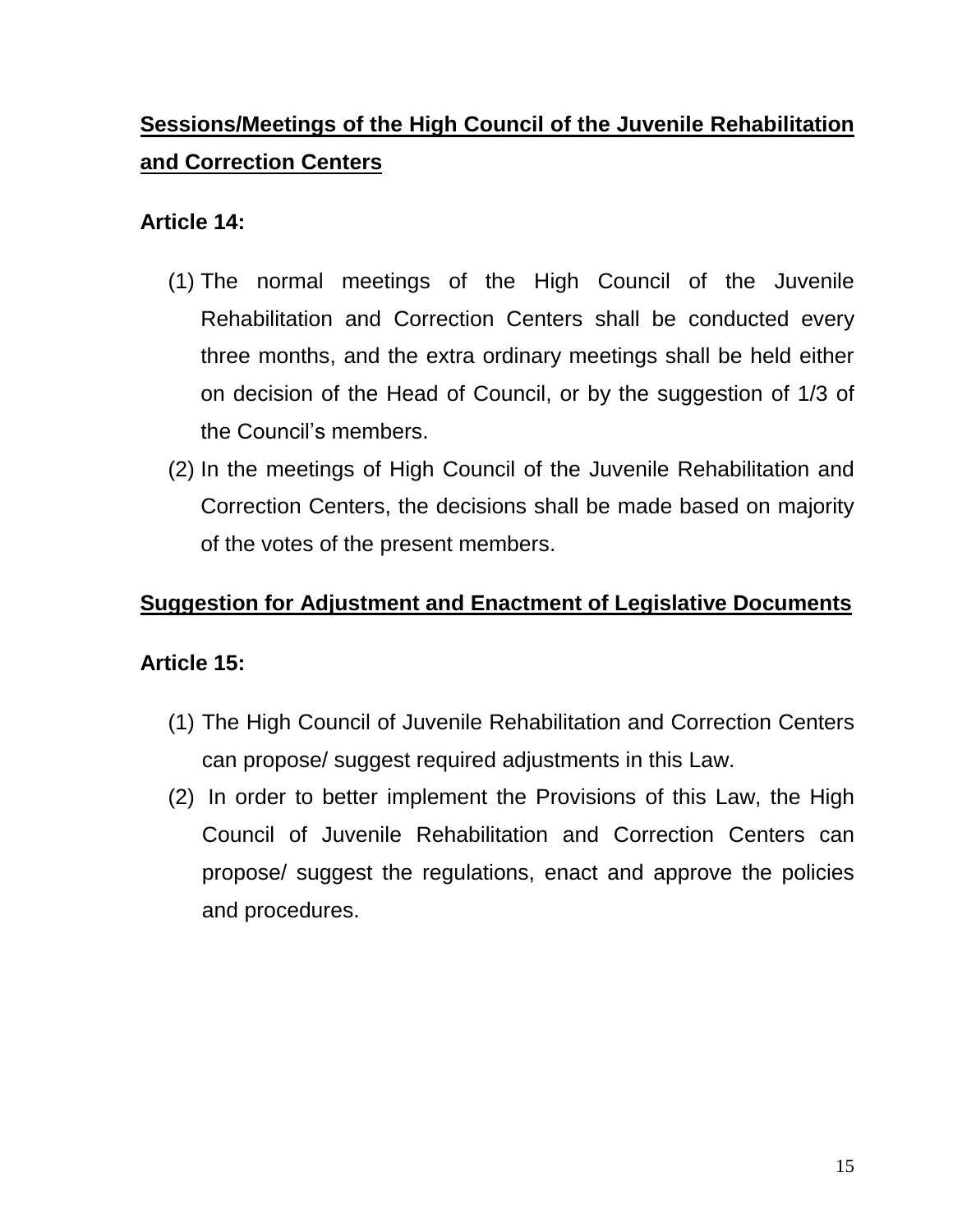# **Provision of Security in the Juvenile Rehabilitation and Correction Centers**

# **Article 16:**

- (1) Ministry of Interior Affairs provides the security of the juvenile rehabilitation and correction centers.
- (2) During the duty, the guards are not allowed to carry weapons inside the Juvenile Rehabilitation and Correction Centers. In exceptional and dangerous conditions, the authorities of the Juvenile Rehabilitation and Correction Centers can allow carrying of weapons inside the center, and submit the report along with justifications to the General Directorate of Juvenile Rehabilitation and Correction Centers.

# **Chapter 4**

# **Provision of Services in the Juvenile Rehabilitation and Correction Centers**

# **Livelihood**

# **Article 17:**

(1) The authorities of the Juvenile Rehabilitation and Correction Centers are responsible to furnish/equip the relevant open and close centers with proper health materials and keep its environment clean and hygiene.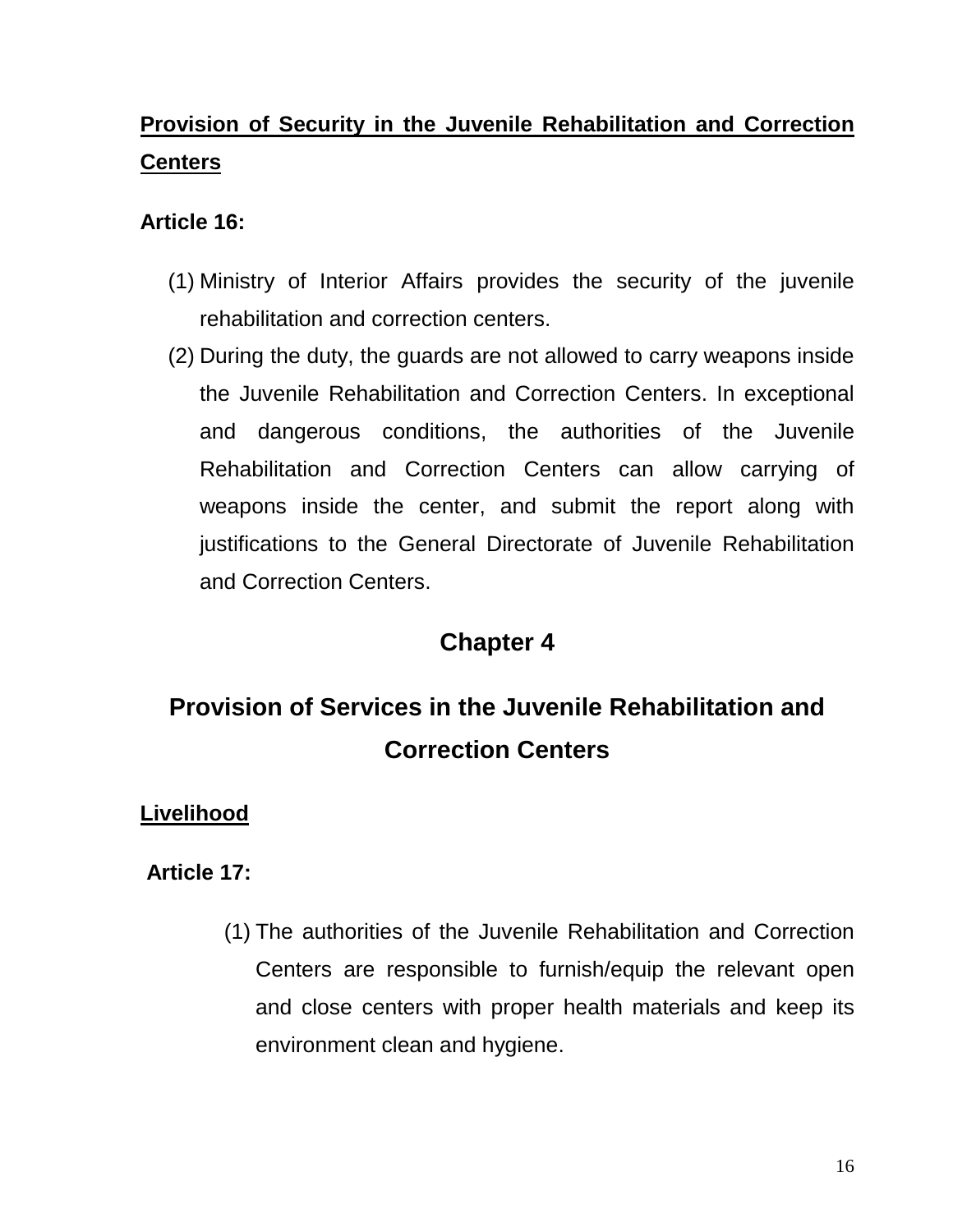- (2) The authorities of the Juvenile Rehabilitation and Correction Centers shall provide separate beds for each of suspected, accused, and confined children.
- **(3)** Ministry of Justice in cooperation with Ministry of Public Health and other relevant agencies shall take the necessary decisions on accommodation, area, light, ventilation, and heating systems in the Juvenile Rehabilitation and Correction Centers.

#### **Sustenance**

#### **Article 18:**

- (1) The authorities of the Juvenile Rehabilitation and Correction Centers shall provide healthy food and clean water free of charge to suspect, accused, and confined children considering their age, health conditions, and season.
- (2) A menu according to Item (1) of this Article shall be developed in consultation with Ministry of Public Health, approved by Council of Ministers, and its the quality and quantity shall be monitored by the relevant medical team.

# **Health Services**

# **Article 19:**

(1) The authorities of the Juvenile Rehabilitation and Correction Centers, in cooperation with Ministry of Health, are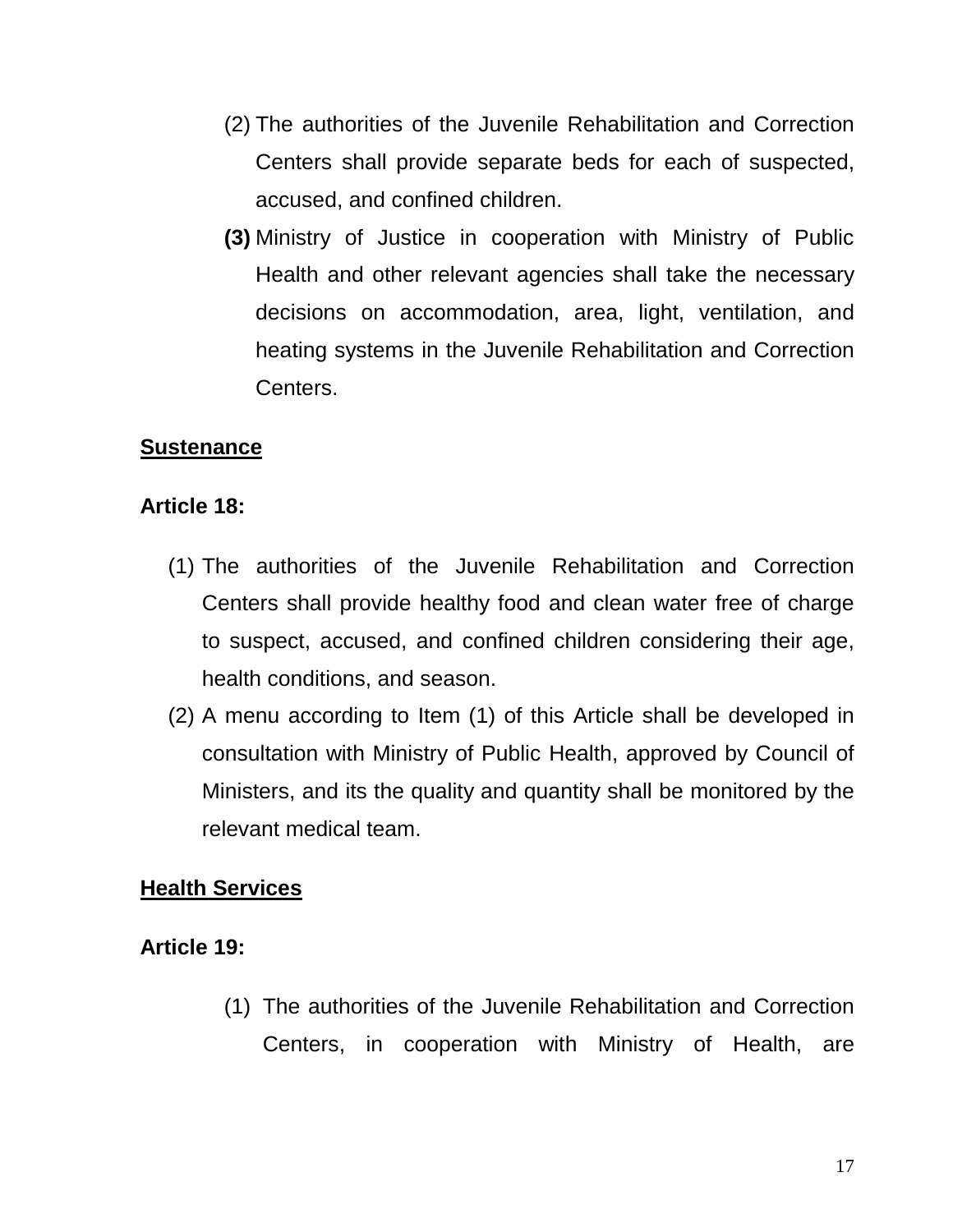responsible to provide free health services, to suspected, if accused and confined children.

(2) If the sick child mentioned in Item (1) of this Article can not be treated in the Juvenile Rehabilitation and Correction Centers, the authorities of the correction centers\ shall transfer him/her, recommended by the responsible doctor, to a proper hospital outside the center and inform the relevant Attorney General's Office on their taken action. The authorities of the juvenile correction center are responsible to undertake necessary precautionary measurements, in cooperation with police to ensure the security of the sick child.

# **Respecting the Health Regulations**

#### **Article 20:**

- (1) To respect the health regulations and sanitation, the assigned doctor in the Juvenile Rehabilitation and Correction Centers is responsible to control the daily food, check the living rooms and provided services of the suspected, accused and confined children at least twice week.
- (2) The contagious diseases sick patients shall be kept in the special areas, separated from other children.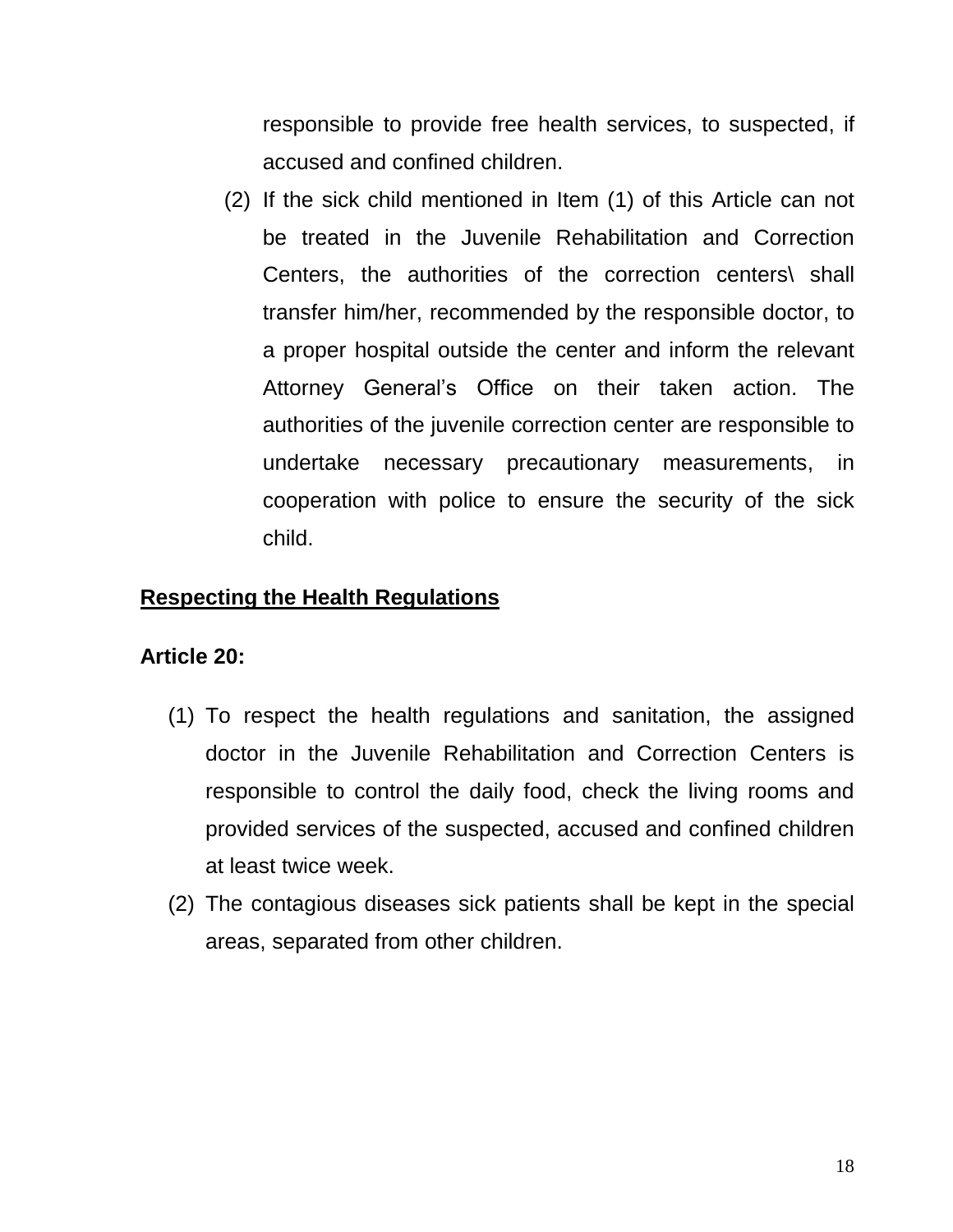# **Providing Opportunities for Work, Education, Training, and Prayer**

#### **Article 21:**

The authorities of the Juvenile Rehabilitation and Correction Centers are responsible to establish equipped library, provide the opportunities for prayer, study, work, education, vocational training and cultural and entertainment activities as well as other required facilitates, with collaboration of Ministry of Education and Ministry of Social Affairs, in both open and close centers.

# **Chapter 5**

# **Spending of Sentenced Period**

# **The Case Filling**

#### **Article 22:**

- (1) The authorities of the Juvenile Rehabilitation and Correction Centers are responsible to prepare the file of suspected, accused and confined children's cases including his/her personal records/ history, health and check ups records, and other relevant information.
- (2) Children mentioned in Item (1) of this Article, shall be categorized based on recorded/wrtitten information in their files.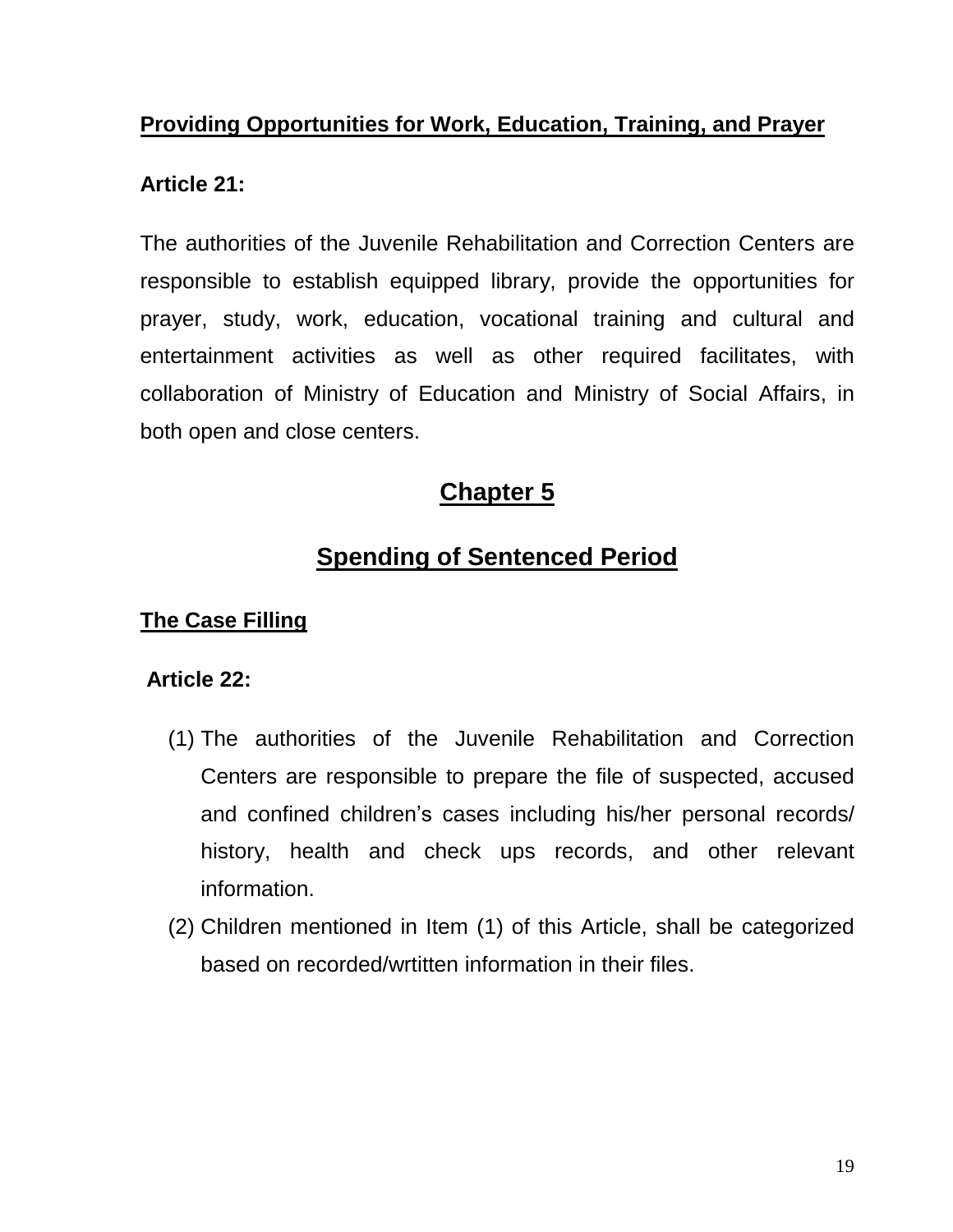#### **Necessary Communication in Special Conditions**

#### **Article 23:**

- (1) The authorities of the Juvenile Rehabilitation and Correction Centers are responsible to notify/ inform the parents or legal guardian the of suspected, accused, and confined children about their admission or transfer to the juvenile rehabilitation and corrections centers.
- **(2)** The authorities of the Juvenile Rehabilitation and Correction Centers are responsible to inform the suspected, accused, and confined children, if they receive information, about the death or chronic devastating illness of their relatives. Relatives mean the child's father, mother, brother, sister, grand father and grand mother.

# **Family Contact**

# **Article 24:**

- (1) The authorities of the Juvenile Rehabilitation and Correction Centers are responsible to facilitate the family contact of suspected, accused and confined children through visit, post and other tools, which does not ??? the order/ discipline of the centers.
- (2) The authorities of the Juvenile Rehabilitation and Correction Centers are responsible to monitor the family visits of children, mentioned in Item (1) of this Article, and inspect their correspondences, according to the Provisions of this Law.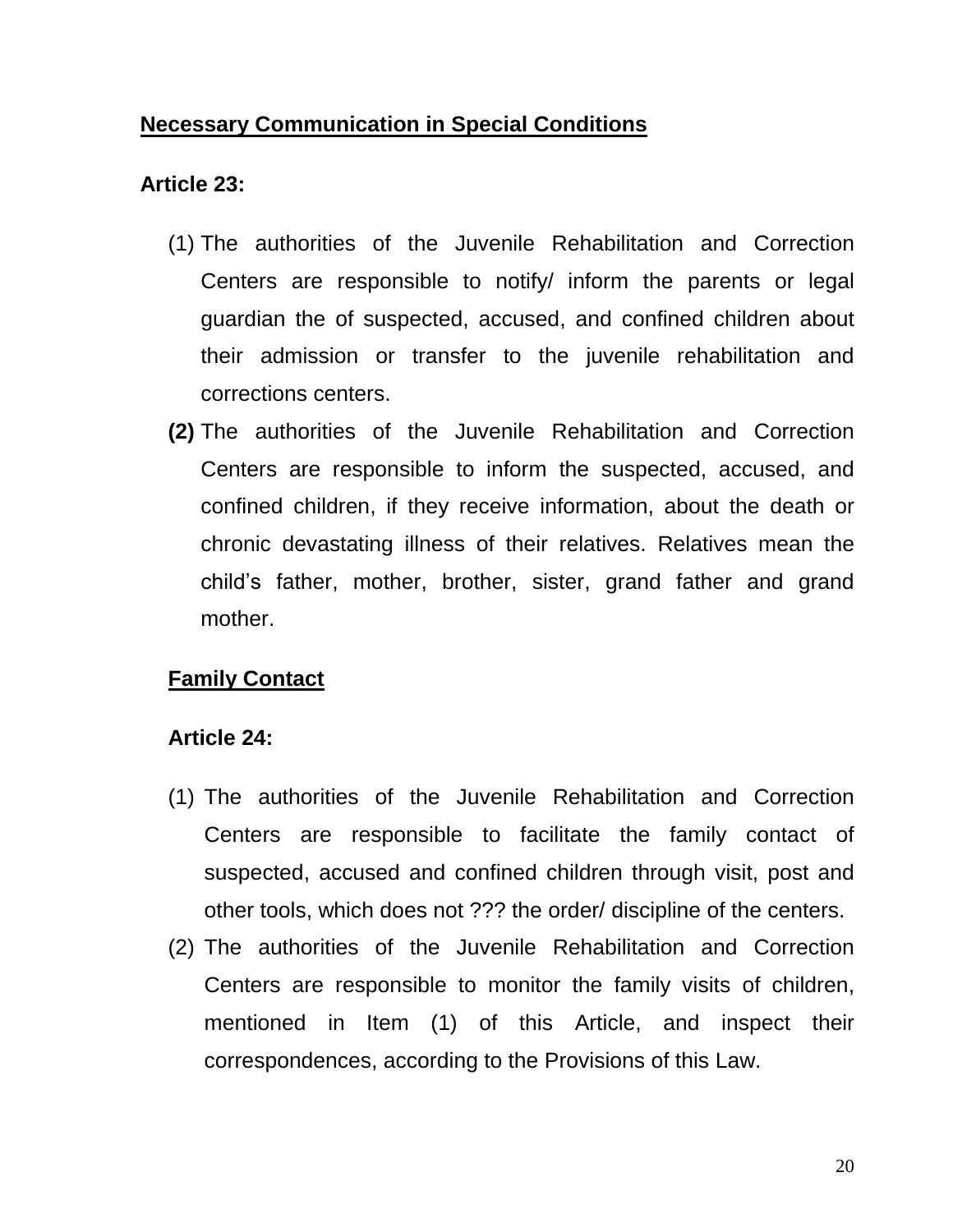#### **Burial**

#### **Article 25:**

If the suspected, accused and confined child passes away, the corpse shall be sent to the forensic medicine for autopsy, in order to specify the cause of death, based on agreement of the relatives or recommendation of the authorized court., after the comment from ???, the body shall be submitted to the relatives., if the relatives are unavailable or rejecting to receive the body, the management of the juvenile rehabilitation and correction centers shall shroud and burry the corpse.

#### **Leave**

#### **Article 26:**

- (1) To maintain better relationship between confined child and his/her family, environment and community outside the Juvenile Rehabilitation and Correction Centers, and to ??? the obey of law in and outside the Juvenile Rehabilitation and Correction Centers, considering the situation and duration of sentence in close Juvenile Rehabilitation and Correction Centers, up to twenty days' leave shall be granted.
- (2) Following the conditions mentioned in Item (2) of Article 23 of this Law, the relevant prosecutor is authorized to grand up-to seven days leave for the confined juvenile to attend the funeral or visit the sick relatives, based on request from the authorities of the Juvenile Rehabilitation and Correction Centers. The way of usage of this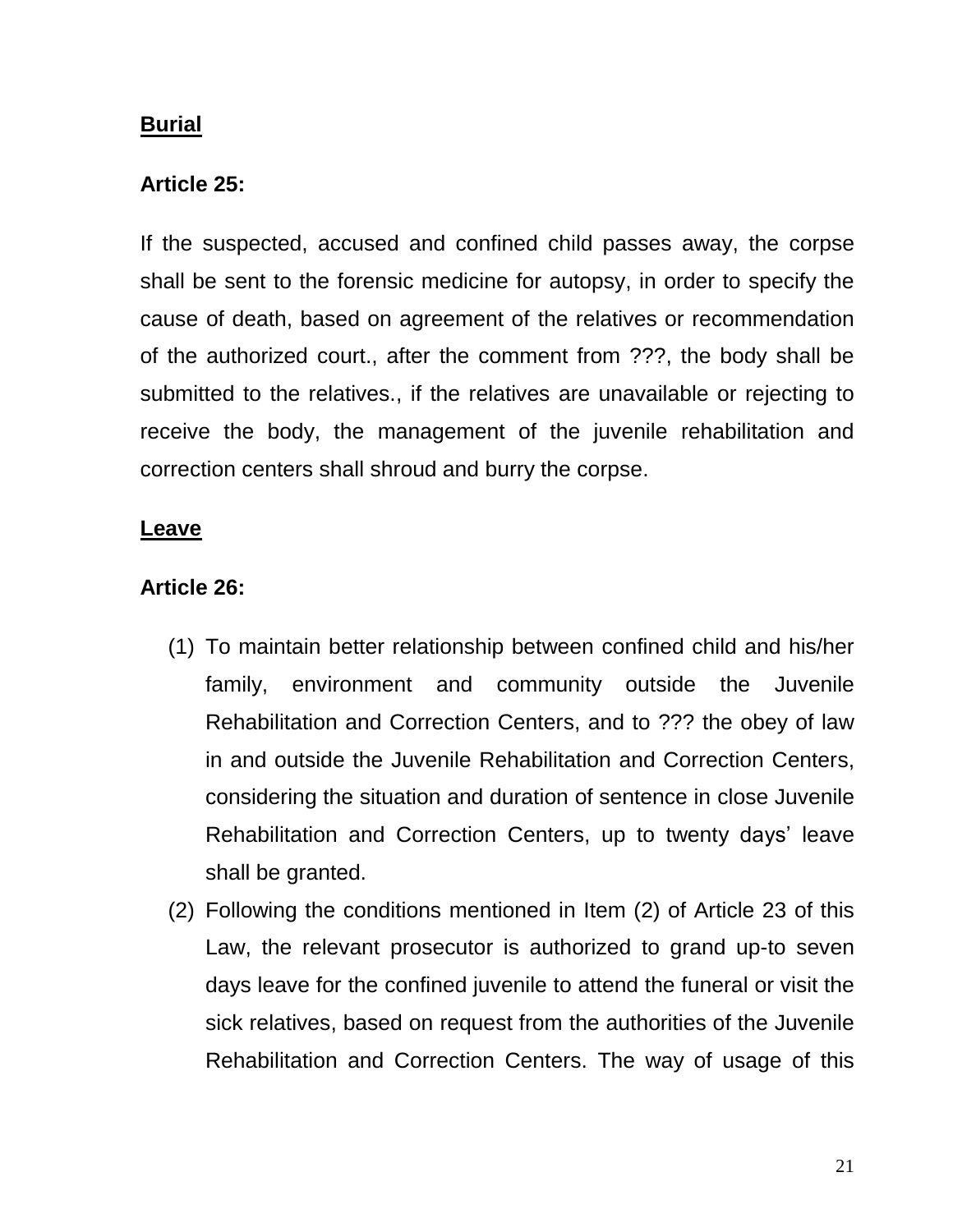leave shall be specified by the prosecutor, according to the situation.

- (3) If the confined child offends the limitations mentioned in Item (2) of this Article specified by the prosecutor, the authorities of the Juvenile Rehabilitation and Correction Centers are authorized to dismiss the permission and inform the relevant prosecutor.
- (4) The period of leave mentioned in Items (2&3) of this Article shall be included/ counted in the period of sentence.
- (5) The mode of using the leave mentioned in Item (1) of this Article shall be managed by regulation.

# **The Obligations of the Sentenced Children**

#### **Article 27:**

- (1) The suspected, accused and confined children are obliged to respect the internal order and discipline in the juvenile rehabilitation and correction centers, according to the relevant policies.
- (2) The suspected, accused and confined child who intentionally damages the movable and immovable properties of the Juvenile Rehabilitation and Correction Centers, is obliged to compensate the damage according to the Provisions of the Law.

The extent of damage shall be determined by the technical team, and the suspected, accused, and confined child, his/her parents, and guardian shall be informed. If the damage is not compensated voluntarily, the court shall take necessary decision according to the provisions of the Law.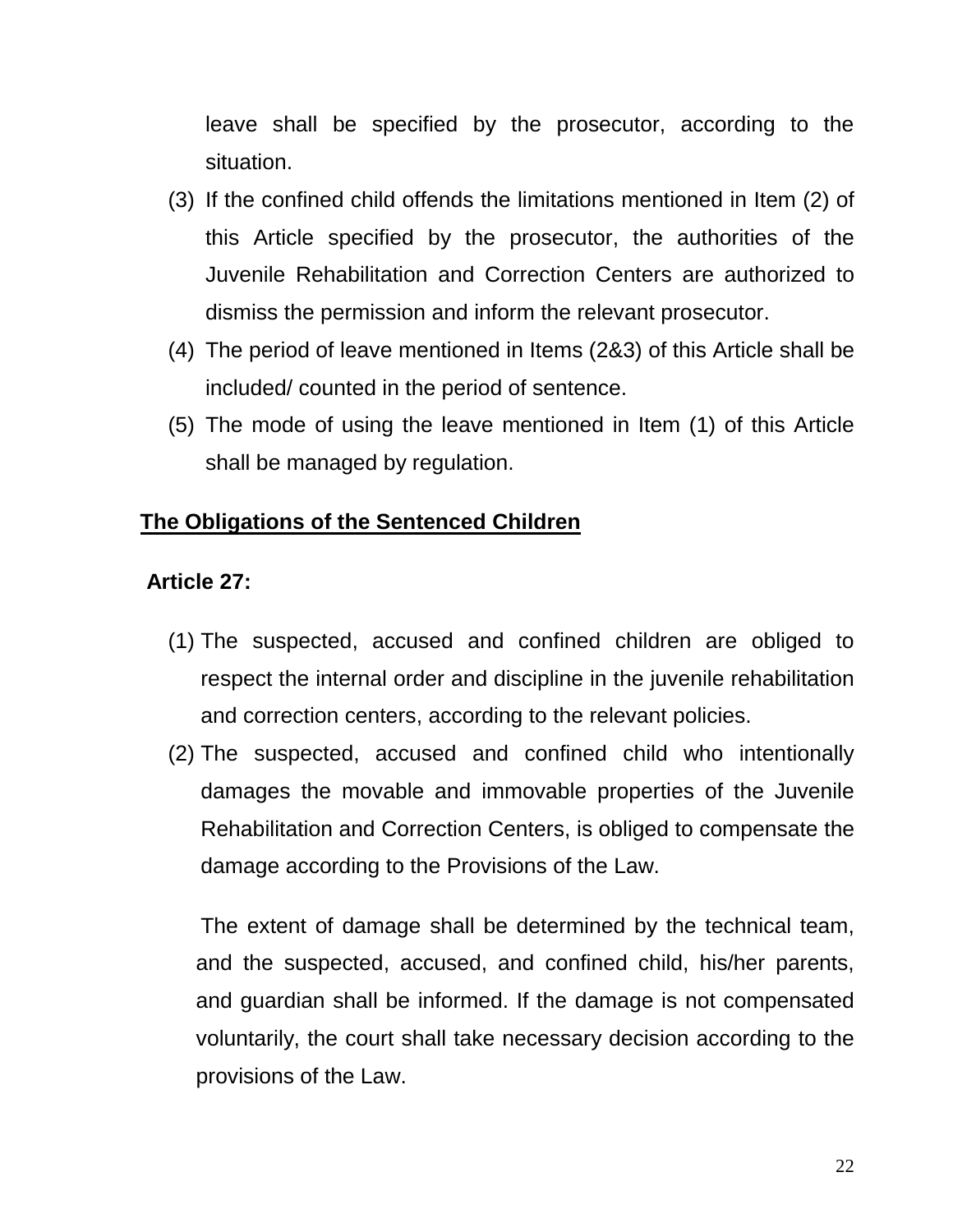# **Isolation (Quarantine)**

#### **Article 28:**

The suspected, accused, and confined children shall be isolated if:

- 1. Affliction to communicable diseases or chronic health problems,
- 2. causes ??? and continuous riot that prevents the legal performance of the juvenile rehabilitation and correction centers staff.
- 3. The child is under investigation,
- 4. Other conditions anticipated in the relevant policies and procedures.

# **Searching**

# **Article 29:**

- (1) The authorities of the Juvenile Rehabilitation and Correction Centers are responsible to search the suspected, accused, and confined children while entering to and exiting from the correction centers, in a way which does not hurt their prestige and dignity.
- (2) The search shall be carried out by the same sex authorized staff.

# **Encouragement**

#### **Article 30:**

The suspected, accused, and confined children who properly respects the order and discipline of the class, workshop, library, entertainment time, and participate the ??? and educational affairs, and have good behavior,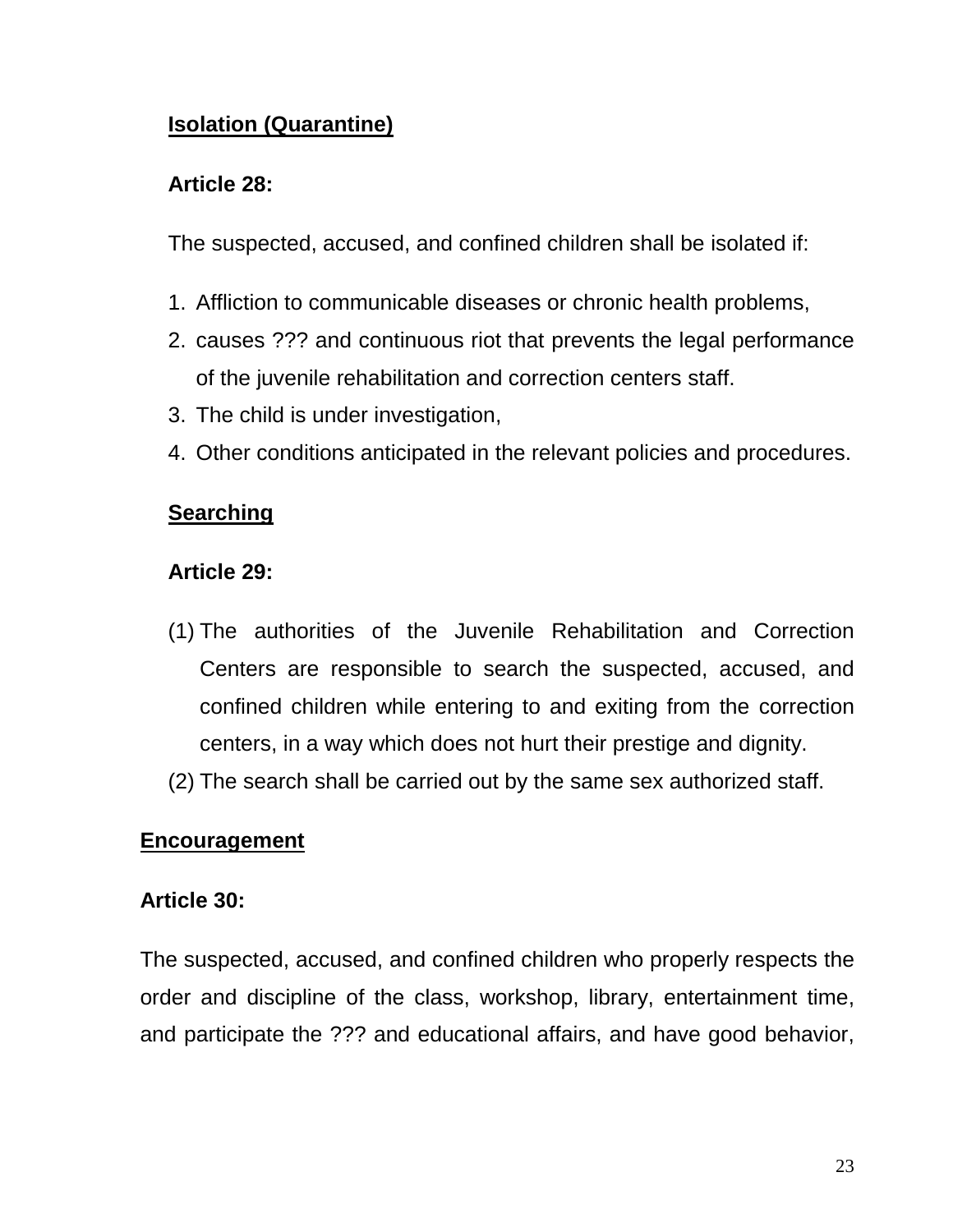shall be encouraged ??? by the juvenile rehabilitation and correction centers, through:

- 1. praising orally,
- 2. imprinting his/her name on the honoring board,
- 3. granting a gift,
- 4. giving priority in taking leave

# **Punishment**

Article 31:

- (1) If the suspected, accused, and confined children do not respect the order and discipline of the juvenile rehabilitation and correction centers, they shall be punished by the Juvenile Rehabilitation and Correction Centers through:
- 1. Individually warning,
- 2. Warning in public,
- 3. prevention of family contacts,
- 4. Deprivation of leave,

(2) The inhuman punishments, detrimental and other actions which ??? the psychological and physical health of the suspected, accused, and confined child, is prohibited.

(3) The group punishment of the suspected, accused and confined children in cases mentioned in Item (1), is not allowed.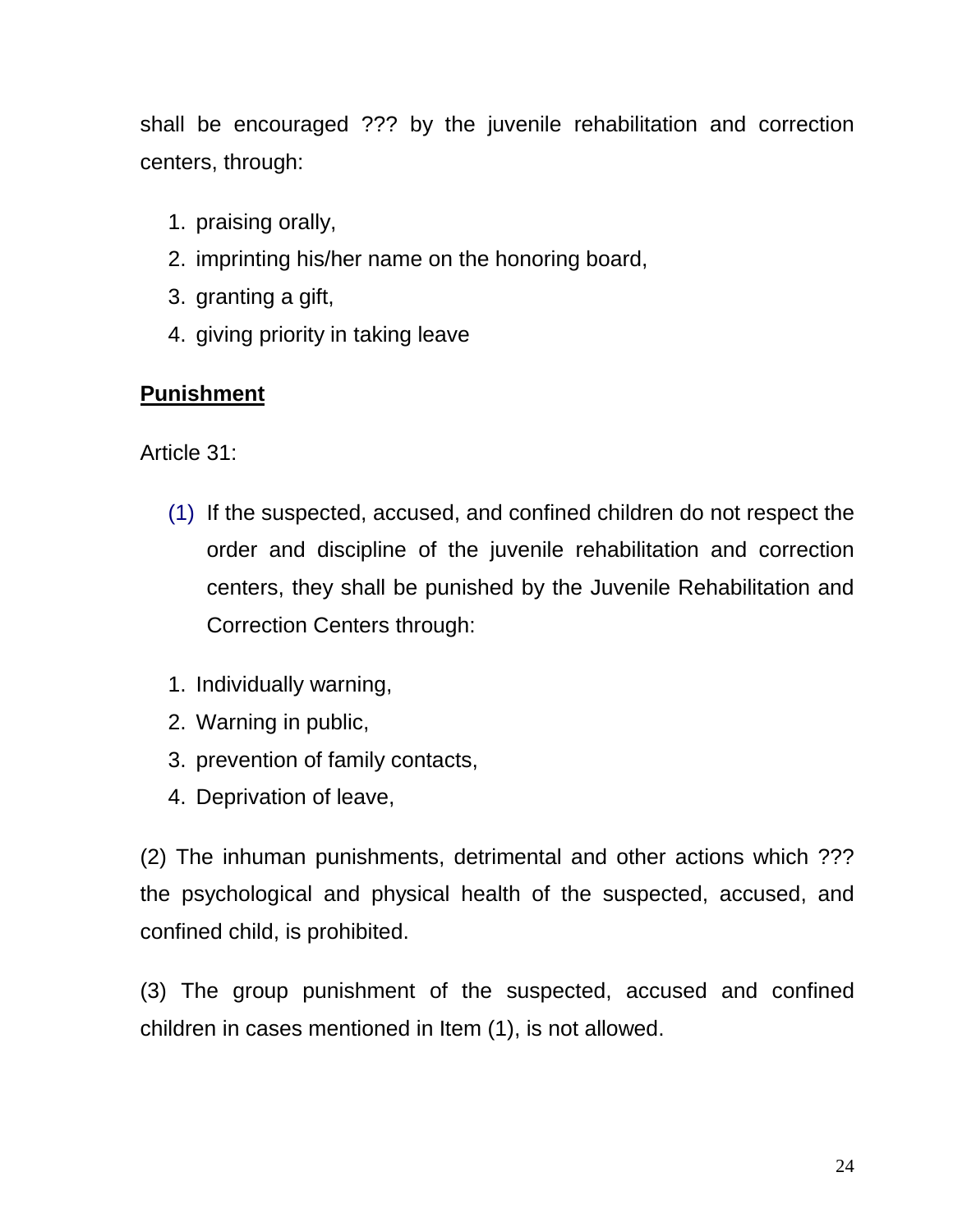# **Recording of the Encouragement and Punishment in the File**

# **Article 32:**

The complete records of encouragement and punishment of suspected, accused and confined children, including the reasons, shall be recorded in the file and kept.

# **Complaints/ Grievance**

# **Article 33:**

- (1) The suspected, accused and confined children have the right to present oral or mentioned complaint to the authorities of the Juvenile Rehabilitation and Correction Centers, the General Director of Juvenile Rehabilitation and Correction Centers, the Attorney General's Office, Minister of Justice, Afghan Independent Human Rights Commission and National Council through their parents or legal guardians.
- (2) The complaints and applications which relate to the Attorney General's Office, courts or other governmental agencies, shall be sent to the relevant agencies confidentially, by the Juvenile Rehabilitation and Correction Centers within 24 hours.,
- (3) The agencies mentioned in Items (1&2) of this Article, are responsible to take necessary decisions to address the complaints according to the Law Provisions.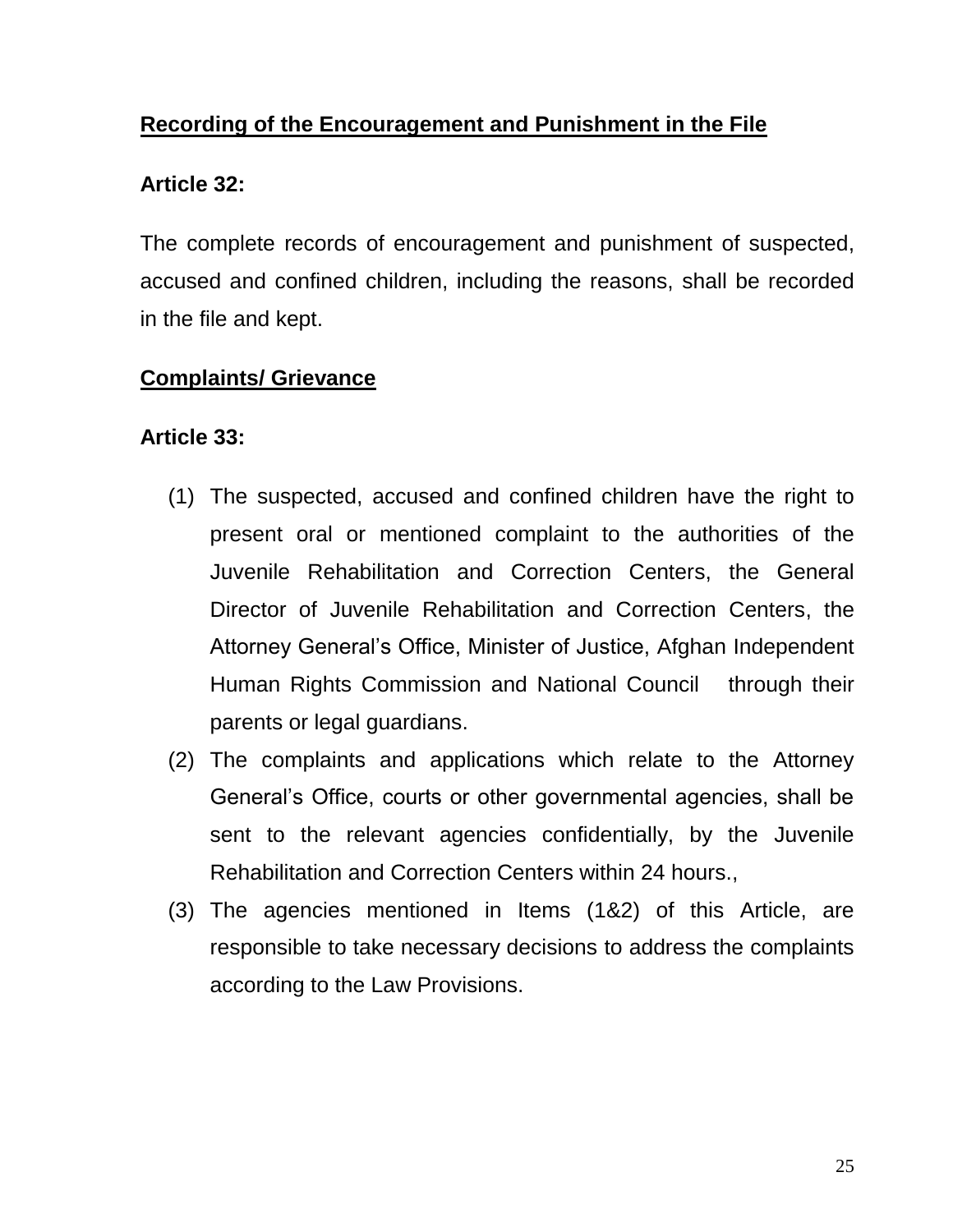# **Chapter six**

# **Final Provisions**

# **Transfer**

- (1) The confined children can not be transferred from one center to another center of the Juvenile Rehabilitation and Correction Centers, without the permission of the authorities mentioned in this Law.
- (2) The confined child who completes the age of eighteen years, according to the Criminal Code, shall be transferred to the prisons.
- (3) The authorities of Juvenile Rehabilitation and Correction Centers are responsible to inform prosecutor, relevant court, the child's parents/ guardians, regarding the transfer of the child to prison.
- (4) The authorities of Juvenile Rehabilitation and Correction Centers are responsible to transfer the files, records, health certificates, and child's other materials as well.
- (5) The way of transfer of suspected and accused child to the Attorney General's Office, Juvenile Court or prisons shall be regulated by a separate policy.

# **The Release of Accused Child**

# **Article 35:**

- (1) the accused child shall be released if:
- 1- The prosecutor issues the order of his/her release,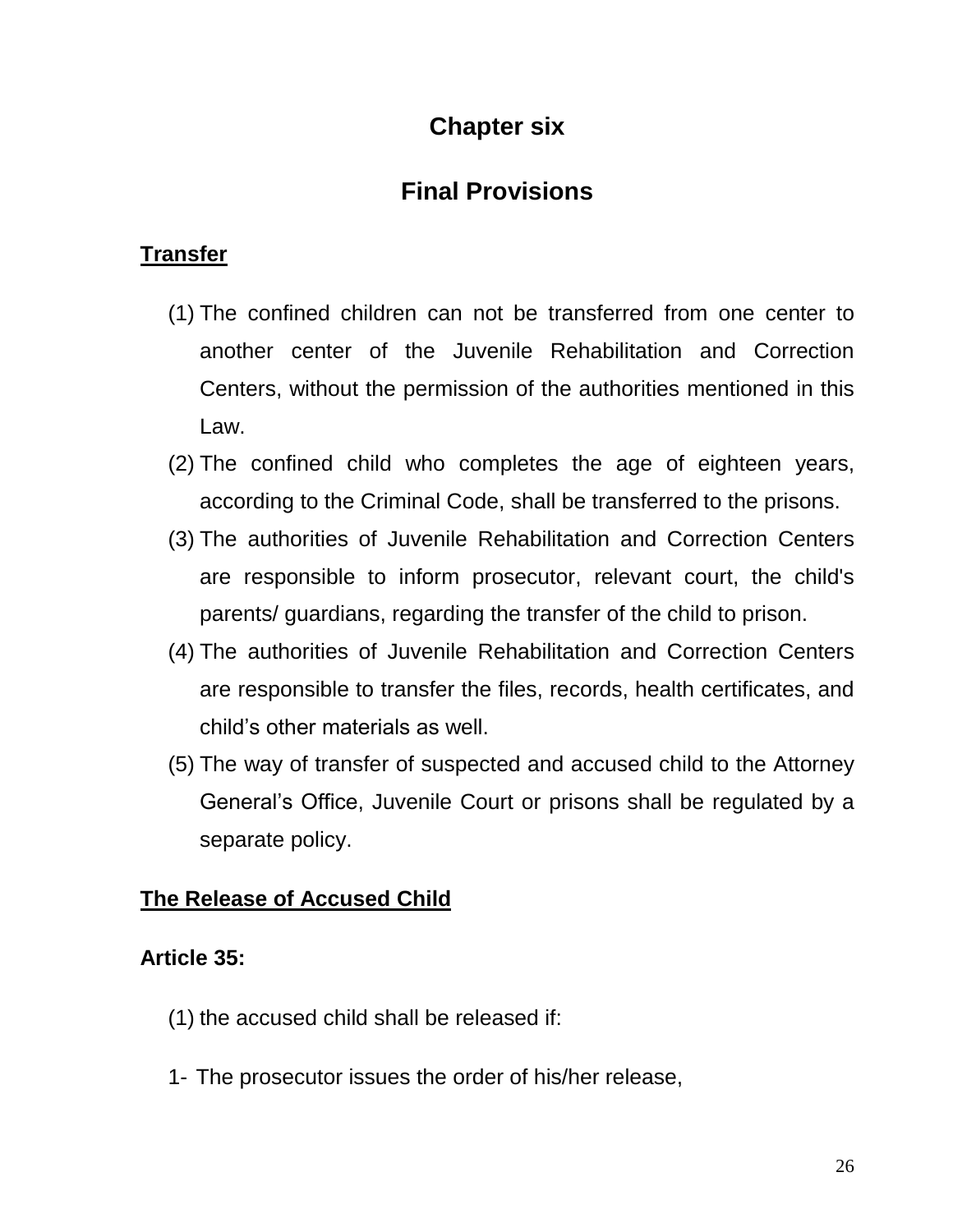- 2- The court issues the order of ???,
- 3- Conditioned to Item (4), Article 12 of this Law,
- (2) To implement the Provision mentioned in Item (1) of this Article, the copy of ??? of the prosecutor's office or ??? announcement shall be submitted to the Juvenile Rehabilitation and Correction Centers.

# **The Release of the Sentenced Child**

# **Article 36:**

- (1) The confined child shall be released if:
- 1. completing of his/her confined period.
- 2. individual or general forgiving.

3. the final decision of the court is dismissed based on revising of decision, in a way which lead to ??? or punishment without confined that the period has already been completed in the juvenile rehabilitation center.

- 4. conditioned release,
- 5. Other conditions anticipated by the Law,

(2) To implement the Provisions mentioned in Item (1) in this Law, the copy of releasing letter shall be officially submitted to the Juvenile Rehabilitation and Correction Centers.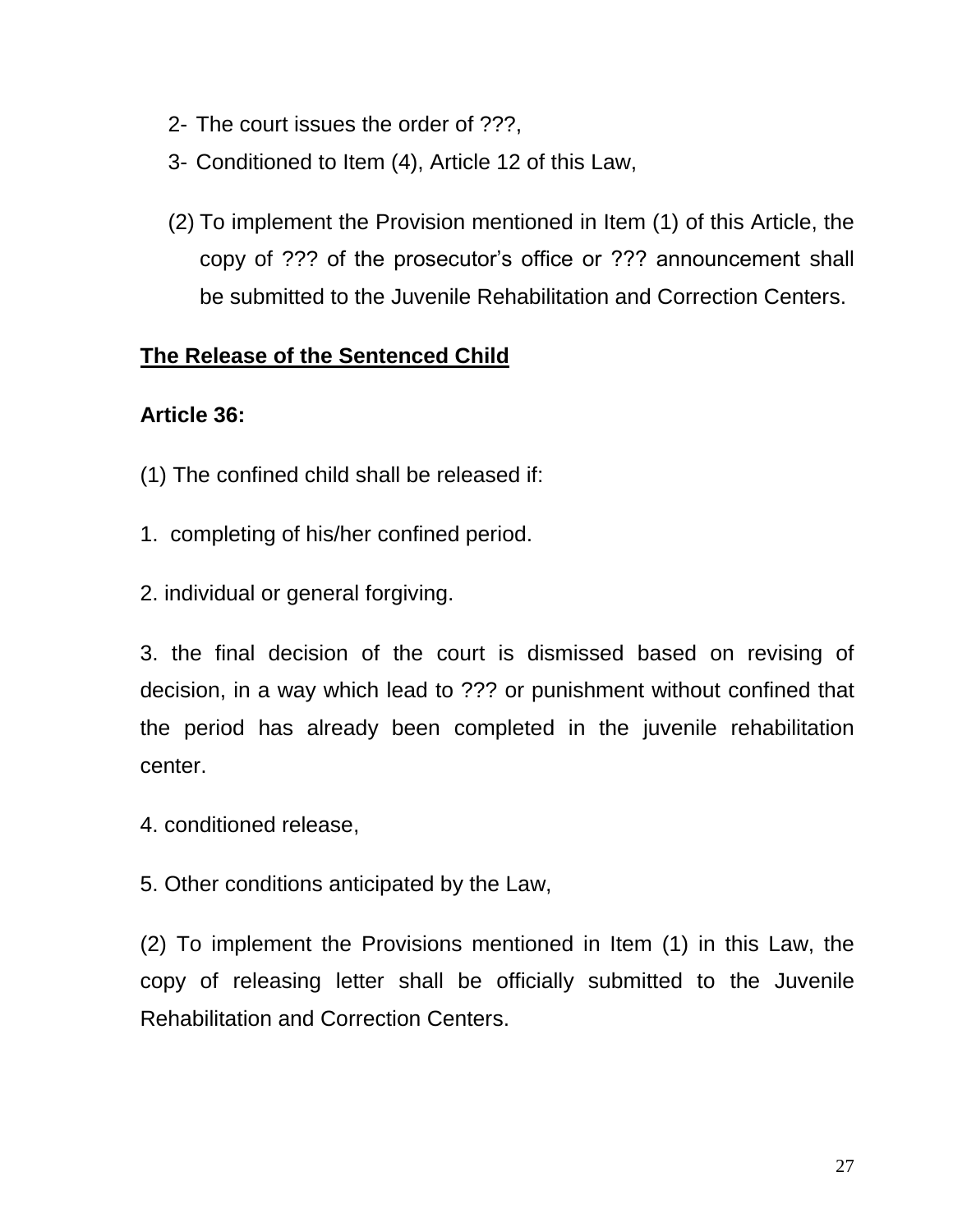(3) The authorities of the Juvenile Rehabilitation and Correction Centers are not authorized to keep the confined child over the confined periods.

(4) The authorities of Juvenile Rehabilitation and Correction Centers are responsible to inform police departments and the Attorney General's Office, prior to release of the child.

# **Monitoring of the Juvenile Rehabilitation and Correction Centers**

# **Article 37:**

- (1) The Attorney General's Office is the authorized agency to oversee/ monitor the implementation of the law and control the ??? of human rights in the Juvenile Rehabilitation and Correction Centers.
- (2) The authorities of Juvenile Rehabilitation and Correction Centers are responsible to observe all the demands of the prosecutor and ??? of human rights, and act accordingly.

# **The Monitoring Committee**

# **Article 38:**

(1) to monitor/ supervise the internal discipline in the juvenile rehabilitation and correction centers, and to supervise monitor the behavior of relevant staff with suspected, accused and confined children, the monitoring committee shall be created in the center and provinces, consisting of: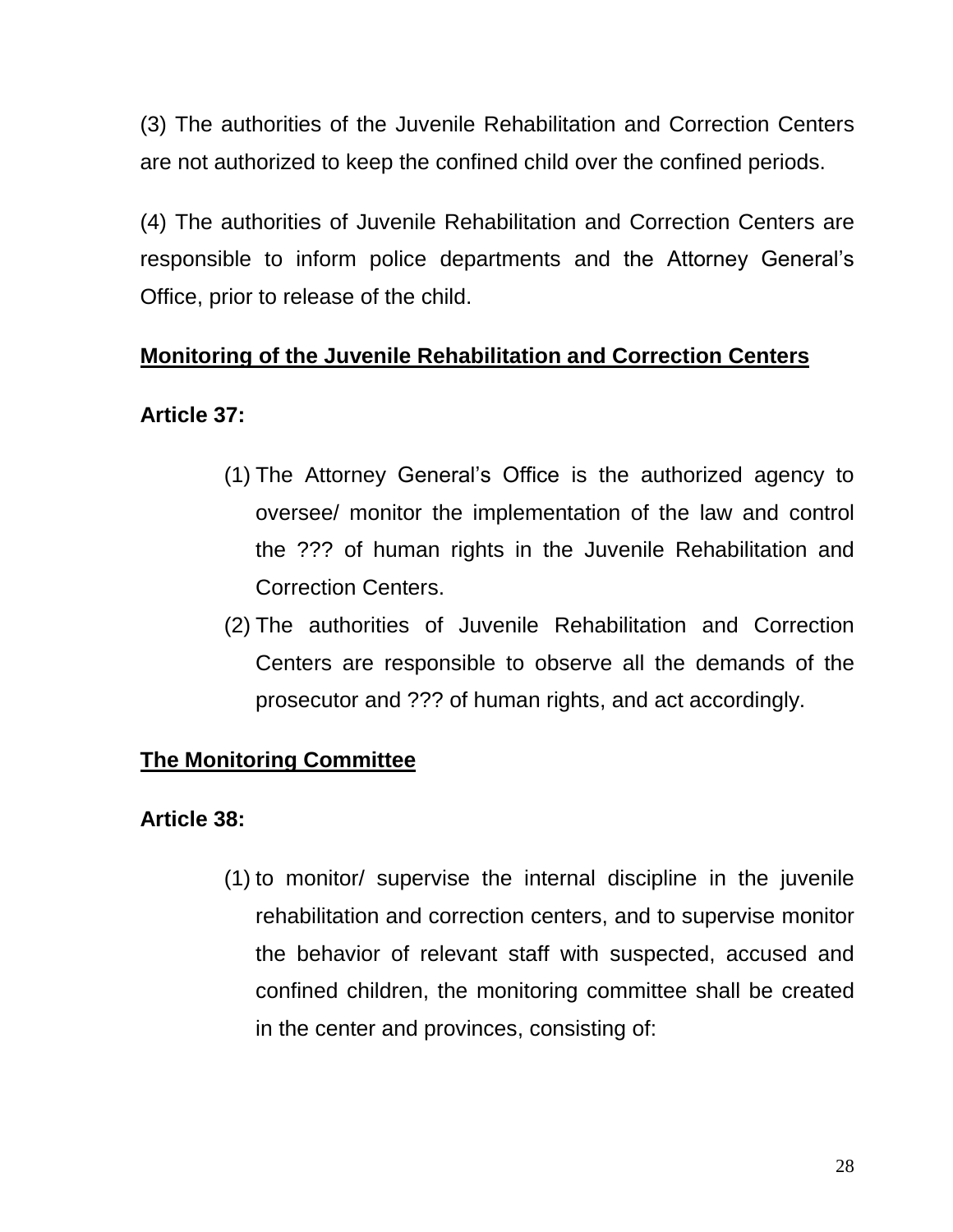- 1. The in-charge/ head of Juvenile Rehabilitation and Correction Center as the head.,
- 2. The representative of the Attorney General's Office as member.
- 3. The training manager of the Juvenile Rehabilitation and Correction Centers as member.
- (2) The committee mentioned in Item (1) of this Article visits relevant the Juvenile Rehabilitation and Correction Centers every two weeks and officially submits report to the General Directorate of the Juvenile Rehabilitation and Correction Centers.
- (3) The General Directorate of the Juvenile Rehabilitation and Correction Centers compiles/ coordinates the received reports and submits to the Minister of Justice, for legal decisions.
- (4) The Minister of Justice can forward/ send the whole or a portion of the report to the High Council of the Juvenile rehabilitation and correction centers, for legal decisions.

#### **Entrance to the Juvenile Rehabilitation and Correction Centers**

#### **Article 39:**

(1) No body is allowed to enter the juvenile rehabilitation and correction centers, without the permission of the Ministry of Justice. Authorities and assigned people including prosecutor and relevant defense lawyer are exceptions.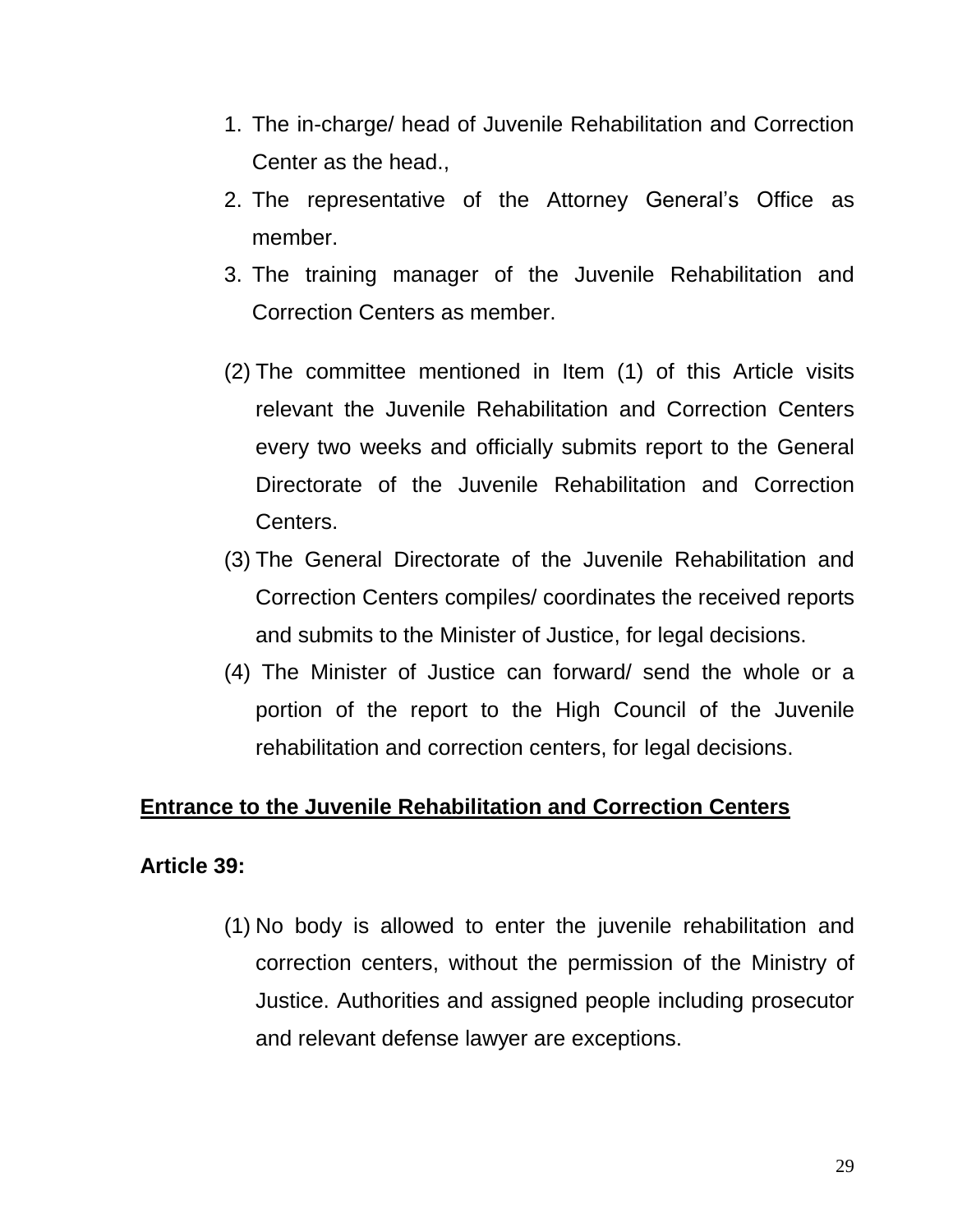- (2) The below people can enter the Juvenile Rehabilitation and Correction Centers, without perior permission:
- 1. President, his/her deputies, Ministers,
- 2. Director and members of the Supreme Court,
- 3. Chairmen and deputy chairmen of the National Assembly,
- 4. Members of the National Assembly, Chairmen of Provincial Councils, and relevant Provincial Governors can enter their relevant provincial juvenile rehabilitation and corrections centers..
- 5. The Attorney General,
- 6. Head of Afghanistan Independent Human Rights Commission,
- 7. Members of High Council of Juvenile Rehabilitation and Correction Centers for Juvenile,

# **Rule of the Civil Society**

# **Article 40:**

- (1) The NGO's, and social organizations offering social services can have activities in the Juvenile Rehabilitation and Correction Centers, conditioned that the activities are for the benefit of the accused and confined children, and not opposing the Islamic provisions.
- (2) In situation mentioned in Item (1) of this Article, prior mentioned permission from Ministry of Justice is an obligation.